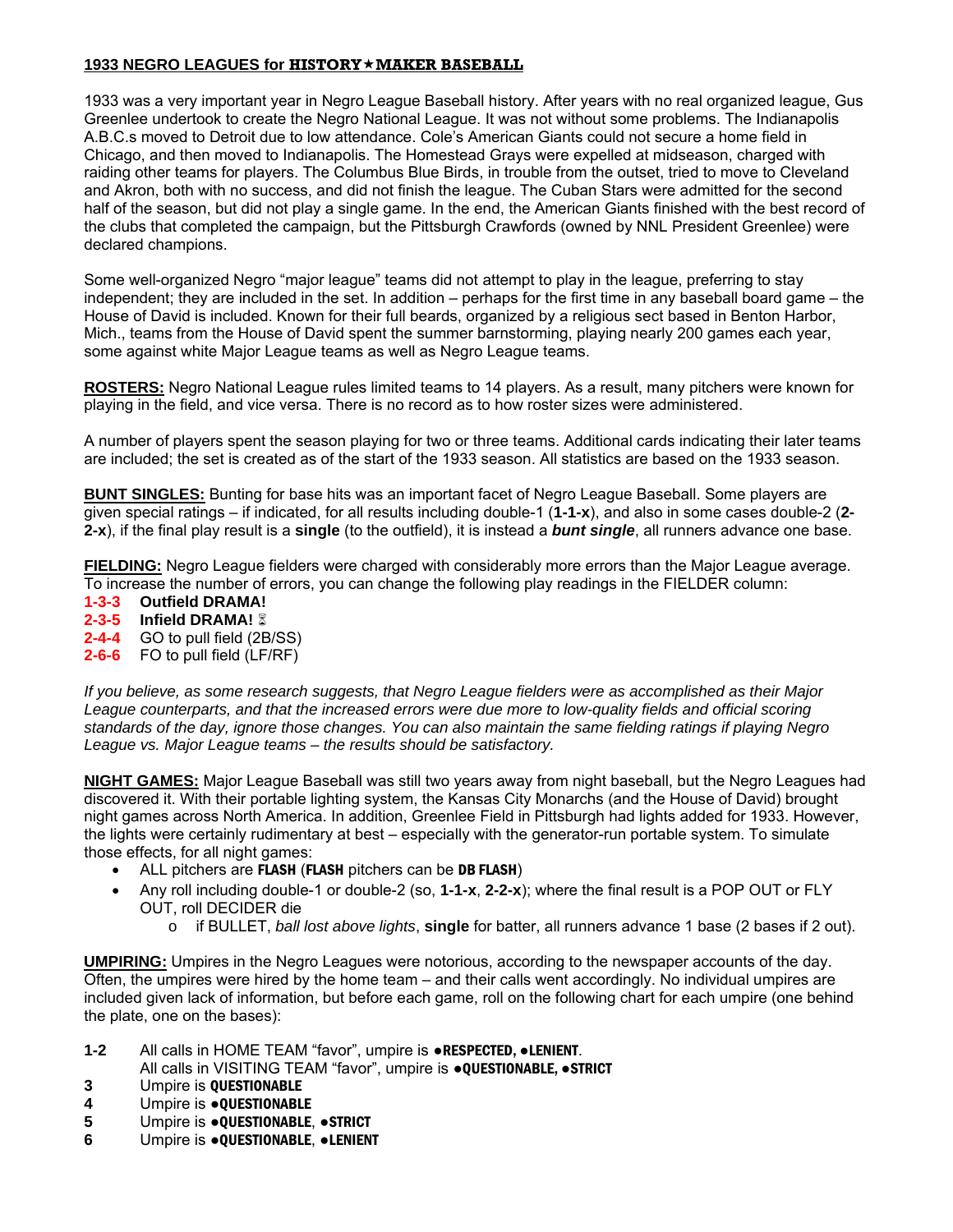# **PRIMARY LINEUPS**

Cool Papa Bell, mf Turkey Stearnes, mf Jerry Benjamin, If Bill Wright, rf John Henry Russell, 2b Alec Radcliffe, 3b Ganville Lyons, 1b Felton Stratton, ss John Henry Russell, 2b Alec Radcliffe, 3b (3) Oscar Charleston, 1b Steel Arm Davis, lf (7) Wade Johnston, mf Sam Bankhead, mf Josh Gibson, c Nat Rogers, rf Bill Gill, 3b Tommie Dukes, c Judy Johnson, 3b Mule Suttles, 1b George Mitchell, rf Felton Snow, 3b Ted Page, rf **Example 20 Willie Wells, ss (2)** Ray Dandridge, ss a Lim West, 1b Jimmie Crutchfield, lf Jack Marshall, 2b Rainey Bibbs, ss (7) Goose Curry, lf Clarence Lewis, ss Larry Brown, c Spoony Palm, c Sammy T. Hughes, 2b Obie Lackey, ss Anderson Pryor, 2b

Mack Eggleston, c Chippy Britt, 2b

Jake Stephens, 2b Fats Jenkins, If Charlie Justice, If Buddy Burbage, cf Pete Washington, mf Eggie Clarke, c John Burch, c Ctto Briggs, rf

## Kansas City Monarchs House of David

Eddie Dwight, cf Lefty Tolles, rf George Giles, 1b Sid Smith, 2b<br>
Newt Allen, ss **Egg Harrison**, Tom Young, c Bill Heckman, 1b Frank Duncan, rf Tom Dewhirst, If Bullet Rogan, If (p) Shim Berndt, If/p Newt Joseph, 3b Eddie Deal, c Dink Mothell, 2b Dutch Faust, 2b

Pittsburgh Crawfords Cole's American Giants Detroit Stars Nashville Elite Giants

### Baltimore Black Sox Columbus Blue Birds Homestead Grays Cuban Stars

## Philadelphia Stars New York Black Yankees Newark Dodgers Bacharach Giants

Chaney White, If George Scales, rf Foots Lewis, ss Joe Wiggins, 3b Tom Finley, 3b **Rev Cannady, 2b** Showboat Ware, cf George Carr, 1b Jud Wilson, 1b **Clint Thomas, mf** Bud Mitchell, 1b Blue Perez, 2b Rap Dixon, rf **Showboat Thomas, 1b** Lou Dials, rf **Ed Stone**, If Biz Mackey, c Bill Yancey, ss Harry Jeffries, 3b James Johnson, ss Dick Lundy, ss Joe Wiggins, 3b Charlie Looney, 2b Joe Lewis, c

Egg Harrison, 3b Leslie Starks, rf Bob Dewhirst, rf

> *Grover Cleveland Alexander and Jackie Mitchell would pitch no more than 2 innings. Follow regular reliever rules –*  even if starting – *except no* ACE *vs. first batter.*

Dick Seay, 2b Leroy Morney, ss Vic Harris, lf (3b) Lazaro Salazar, lf Crush Holloway, mf Dewey Creacy, 3b Happy Evans, 2b (cf) Cando Lopez, cf Harry Williams, 3b Frog Redus, rf Joe Strong, rf Cho-Cho Correa, ss Jake Dunn, ss Joe Scott, 1b Jap Washington, 3b (1b) Pedro Arango, 1b Bert Johnston, rf and Jabo Andrews, mf Ches Williams, ss Miguel Solis, 3b David Simpson, 1b Dennis Gilchrest, c Ray Brown, cf Alejandro Oms, rf Jesse Hubbard, lf Kermit Dial, 2b Ameal Brooks,c Jose Maria Fernandez, c Tex Burnett, c C.B. Griffin, lf Joe Scott, 1b Jose Perez, 2b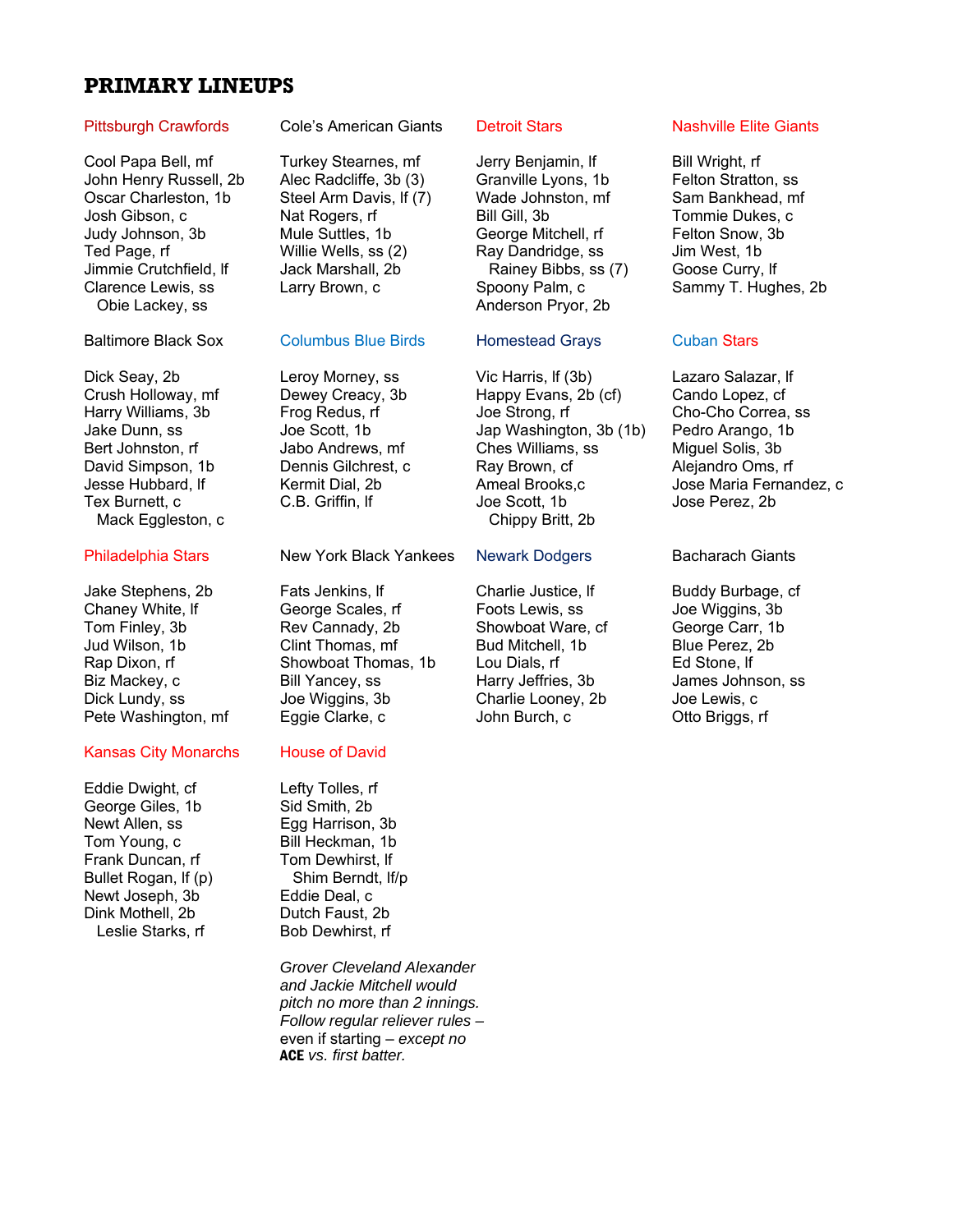# **BALLPARKS**

|                                            | LF.   | CF        | RF                                                                                                                                                       | RH Batters                                                                                                      | <b>LH Batters</b> |
|--------------------------------------------|-------|-----------|----------------------------------------------------------------------------------------------------------------------------------------------------------|-----------------------------------------------------------------------------------------------------------------|-------------------|
| <b>GREENLEE FIELD, Pittsburgh, Pa.</b>     | 338   | 410       | 342                                                                                                                                                      | <b>NORMAL</b>                                                                                                   | <b>NORMAL</b>     |
| FORBES FIELD, Pittsburgh, Pa.              | 360   | 442       | 376                                                                                                                                                      | <b>NORMAL</b>                                                                                                   | <b>NORMAL</b>     |
| <b>SCHORLING PARK, Chicago, III.</b>       |       |           |                                                                                                                                                          | <b>BIG</b><br>On all FENCE! results, use SCRAPPER column (regardless of batter rating)                          | <b>BIG</b>        |
| PERRY STADIUM, Indianapolis, Ind.          | 350   | 500       | 350                                                                                                                                                      | $\bullet$ BIG                                                                                                   | <b>BIG</b>        |
| HAMTRAMCK FIELD, Detroit, Mich.            | 315   | 515       | 407                                                                                                                                                      | <b>NORMAL</b>                                                                                                   | $\bullet$ BIG     |
| <b>NEIL PARK, Columbus, Ohio</b>           |       |           | All GLOVE results in LF are HOME RUNS, due to height of wall                                                                                             | <b>NORMAL</b>                                                                                                   | <b>NORMAL</b>     |
| <b>BUGLE FIELD, Baltimore, Md.</b>         | 340   |           | 400                                                                                                                                                      | <b>NORMAL</b>                                                                                                   | $\bullet$ BIG     |
| <b>GRIFFITH STADIUM, Washington, D.C.</b>  | 388   | 421       | 320                                                                                                                                                      | <b>BIG</b>                                                                                                      | <b>BIG</b>        |
| <b>SULPHUR DELL, Nashville, Tenn.</b>      | 334   | 421       | 262<br>All GLOVE results in RF are HOME RUNS, due to height of wall<br>All foul outs, roll decider die: on bullet, ball carries into seats for foul ball | <b>NORMAL</b><br>LH batters on 2-6-6: roll decider die; on . RF falls going up hill, batter doubles             | <b>SMALL</b>      |
| DEXTER PARK, Queens, N.Y.                  |       | 418 (LCF) |                                                                                                                                                          | $\bullet$ BIG                                                                                                   | <b>NORMAL</b>     |
| HINCHLIFFE STADIUM, Paterson, N.J.         | ~1460 |           | ~250                                                                                                                                                     | <b>BIG</b><br>All LH batters roll decider die on 2-6-6: • home run; blank, fly out (SCRAPPER fly out on either) | <b>SMALL</b>      |
| <b>HILLDALE PARK, Darby, Pa.</b>           | 315   | 400       | 370                                                                                                                                                      | <b>NORMAL</b><br>On all 6-6-6 results: roll on FENCE! chart, OTHER column (no GLOVE), due to tree in play in CF | <b>BIG</b>        |
| PASSON FIELD, Philadelphia, Pa.            |       |           |                                                                                                                                                          | <b>•SMALL</b>                                                                                                   | <b>•SMALL</b>     |
| <b>MUEHLEBACH FIELD, Kansas City, Mo.</b>  | 350   | 400       | 350                                                                                                                                                      | <b>NORMAL</b>                                                                                                   | <b>NORMAL</b>     |
| MEADOWBROOK OVAL, Newark, N.J.             | 300   | 380       | 300                                                                                                                                                      | <b>NORMAL</b>                                                                                                   | <b>NORMAL</b>     |
| <b>RUPPERT STADIUM, Newark, N.J.</b>       | 305   | 410       | 305                                                                                                                                                      | <b>•SMALL</b>                                                                                                   | <b>•SMALL</b>     |
| <b>BACHARACH PARK, Atlantic City, N.J.</b> |       |           |                                                                                                                                                          | <b>NORMAL</b>                                                                                                   | <b>NORMAL</b>     |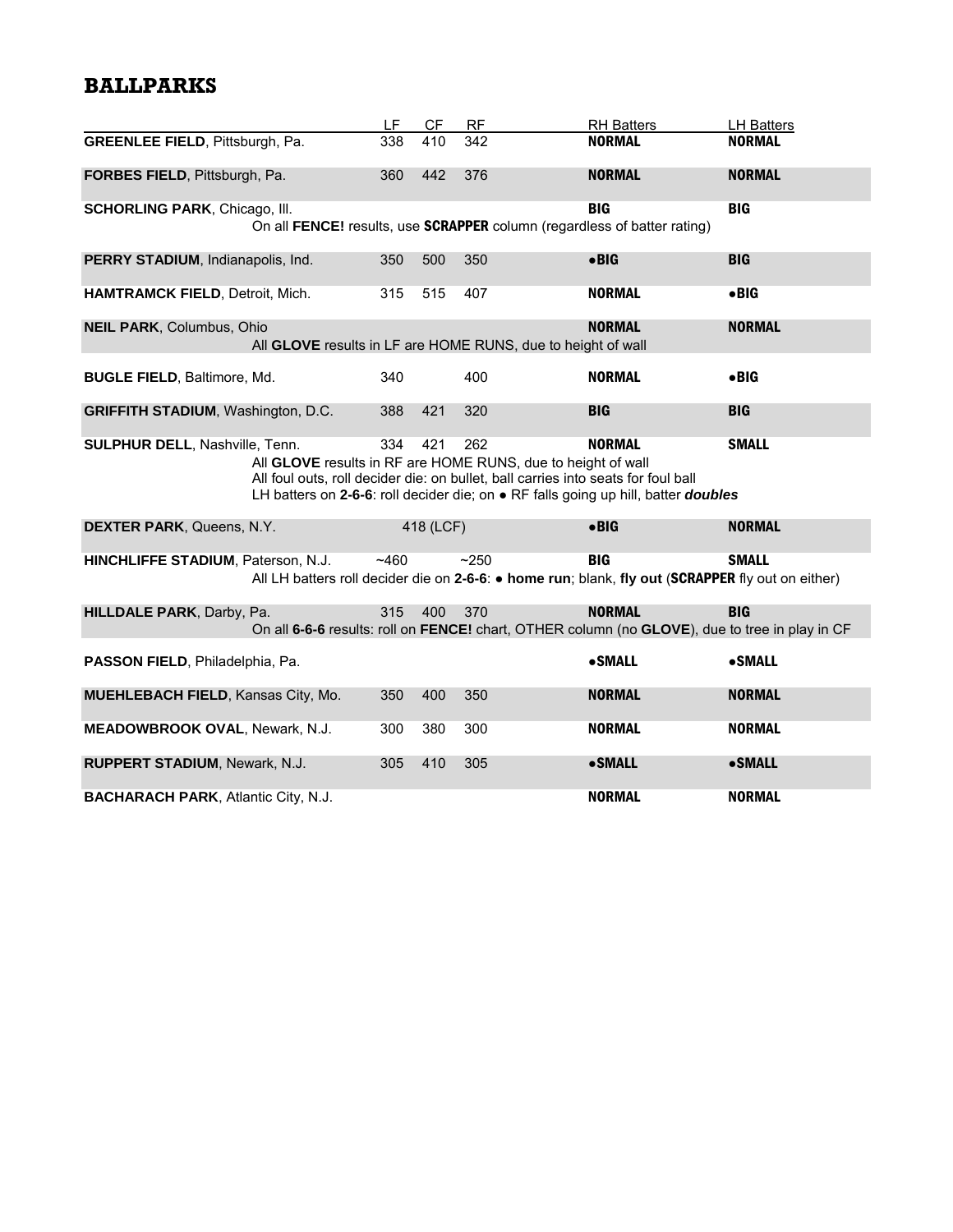# **1933 EAST-WEST ALL-STAR GAME**

1933 saw the first East-West All-Star Game, Negro League baseball's showcase, played where the first white major league allstar game just two months earlier. Held at Comiskey Park in Chicago, the teams were chosen through voting in the two leading black newspapers, the Pittsburgh Courier and Chicago Defender. As a result, the teams were heavily dominated by players from the Pittsburgh Crawfords and the Chicago American Giants.

Played in a steady drizzle, the West stars defeated the East 11-7, thanks in part to a home run by Mule Suttles. Willie Foster pitched a complete-game victory for the West.

Cool Papa Bell, cf (Pittsburgh Crawfords) Turkey Stearnes, cf (Chicago American Giants) Rap Dixon, rf (Philadelphia Stars) Willie Wells, ss (Chicago American Giants) Oscar Charleston, 1b (Pittsburgh Crawfords) Steel Arm Davis, lf (Chicago American Giants) Biz Mackey, c (Philadelphia Stars) Alec Radcliffe, 3b (Chicago American Giants) Jud Wilson, 3b (Philadelphia Stars) Mule Suttles, 1b (Chicago American Giants) Dick Lundy. ss (Philadelphia Stars) Leroy Morney, 2b (Cleveland Giants) Vic Harris, If (Homestead Grays) Sam Bankhead, rf (Nashville Elite Giants)<br>John Henry Russell, 2b (Pittsburgh Crawfords) Larry Brown, c (Chicago American Giants) John Henry Russell, 2b (Pittsburgh Crawfords)<br>Sam Streeter, p (Pittsburgh Crawfords)

Chippy Britt, p (Homestead Grays) Percy Bailey, p (Nashville Elite Giants) <DNP> Josh Gibson, c (Pittsburgh Crawfords) Judy Johnson, 3b (Pittsburgh Crawfords) Fats Jenkins, of (New York Black Yankees) Leroy Matlock, ut (Pittsburgh Crawfords) <DNP>

Satchel Paige, p (Pittsburgh Crawfords)<sup>^</sup> Jim Willis, p (Nashville Elite Giants)<sup>\*</sup> Andy Cooper, of (Kansas City Monarchs)\*\* Tommy Dukes, c (Nashville Elite Giants)\*

## **EAST ALL-STARS WEST ALL-STARS .**

Willie Foster, p (Chicago American Giants)

Bertrum Hunter, p (Pittsburgh Crawfords) Sug Cornelius, p (Chicago American Giants) <DNP>

Ted Page, of (Pittsburgh Crawfords)\* Jack Marshall, ut (Chicago American Giants)\* Newt Allen, 2b (Kansas City Monarchs)\*\* Tom Young, c (Kansas City Monarchs)\*\*

### MANAGER: Pop Lloyd **MANAGER: Joe Green**

^ *Satchel Paige was elected to the All-Star Game, but since he was not chosen as the starting pitcher, did not appear in uniform* 

\* *Elected to East-West All-Star Game, but did not play. Those four players were never again chosen for an All-Star Game.*

\*\* *The Kansas City Monarchs were scheduled to play a game in Wichita, Kan. the same day as the All-Star Game. Newt Allen was elected as the starting second baseman. The inclusion of Monarchs players, given the schedule, caused controversy.* 

|                                     |             | <b>RH Batters</b> | LH Batters |
|-------------------------------------|-------------|-------------------|------------|
| <b>COMISKEY PARK, Chicago, III.</b> | 352 440 352 | $\bullet$ BIG     | ∙BIG       |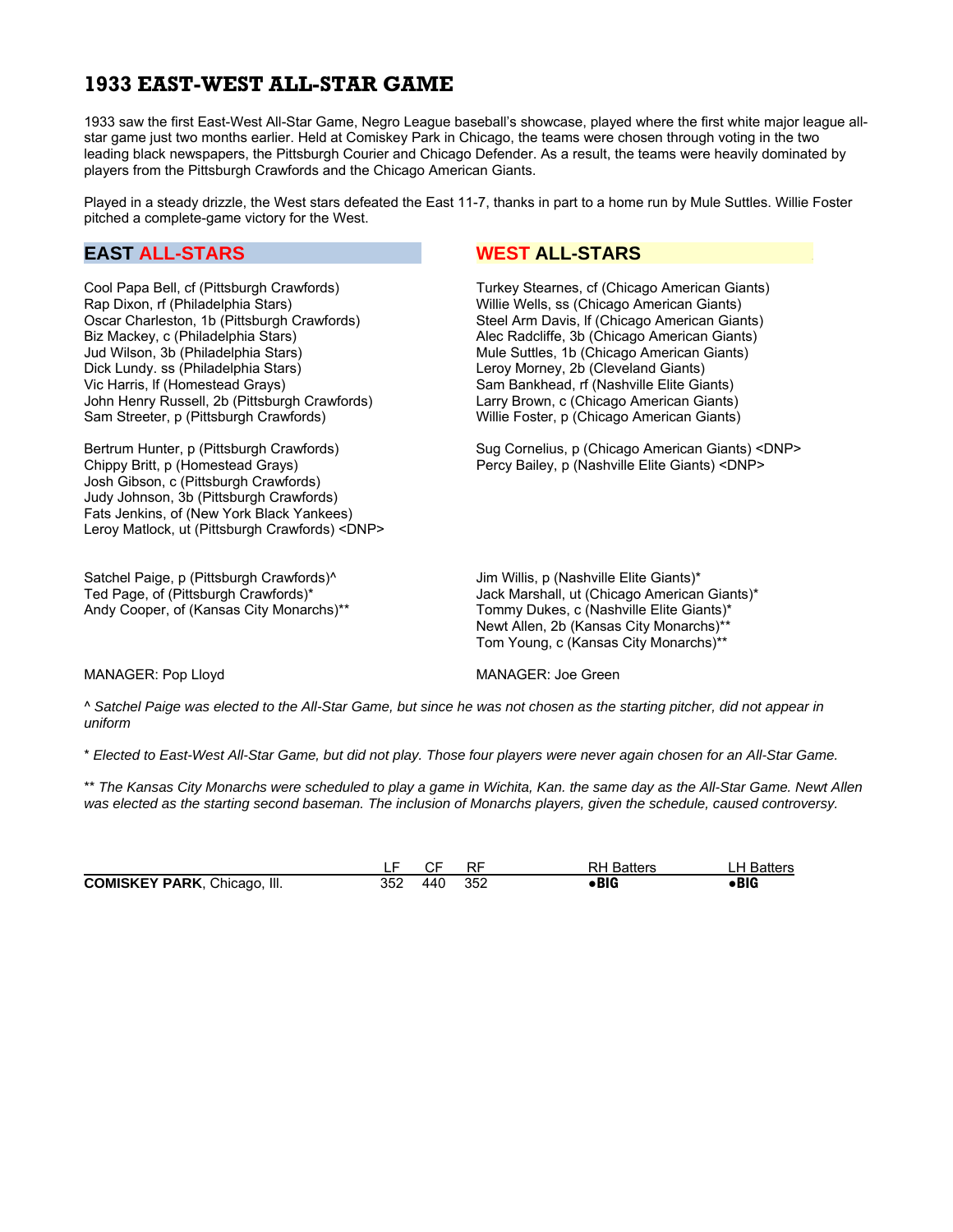Following is the schedule for the Negro National Association, as announced before the start of each half of the season. Following the first half, the Homestead Grays were expelled from the league, and their place offered to the Cuban Stars. While the Cuban Stars did not play a game, the schedule was released including them. In addition, Columbus moved to Cleveland, then to Akron, but did not complete the league season.

| May 13,14,15  | Grays at Chicago<br>Indianapolis at Columbus                                               |
|---------------|--------------------------------------------------------------------------------------------|
| May 20,21,22  | Columbus at Crawfords<br>Nashville at Detroit                                              |
| May 21,22     | Grays at Baltimore<br>Chicago open                                                         |
| May 27,28,29  | Nashville at Chicago                                                                       |
| May 26,27     | Detroit at Grays                                                                           |
| May 27,28     | Columbus at Baltimore                                                                      |
| May 28,29     | Grays at Detroit<br>Crawfords open                                                         |
| May 30,31     | Grays at Crawfords<br>Nashville at Columbus<br><b>Baltimore at Detroit</b><br>Chicago open |
| June $3,4,5$  | <b>Baltimore at Columbus</b>                                                               |
| June 4,5,6    | <b>Grays at Nashville</b>                                                                  |
|               | Chicago at Crawfords                                                                       |
|               | Detroit open                                                                               |
| June 10,11,12 | <b>Baltimore at Grays</b><br>Chicago at Detroit<br>Crawfords at Columbus<br>Nashville open |
| June 16,17    | Detroit at Crawfords                                                                       |
| June 18,19    | Chicago at Baltimore                                                                       |
|               | Crawfords at Detroit                                                                       |
| June 17,18,19 | Nashville at Columbus                                                                      |
|               | Grays open                                                                                 |
| June 24,25,26 | Chicago at Grays                                                                           |
|               | Columbus at Nashville                                                                      |
|               | Detroit at Baltimore                                                                       |
|               | Crawfords open                                                                             |
| July $1,2$    | Crawfords at Chicago                                                                       |
|               | Detroit at Columbus                                                                        |
|               | Nashville at Grays                                                                         |
|               | Baltimore open                                                                             |
| July 3,4,5    | Chicago at Columbus                                                                        |
| July $4,5$    | Detroit at Nashville                                                                       |
|               | Grays at Crawfords                                                                         |
|               | Baltimore open                                                                             |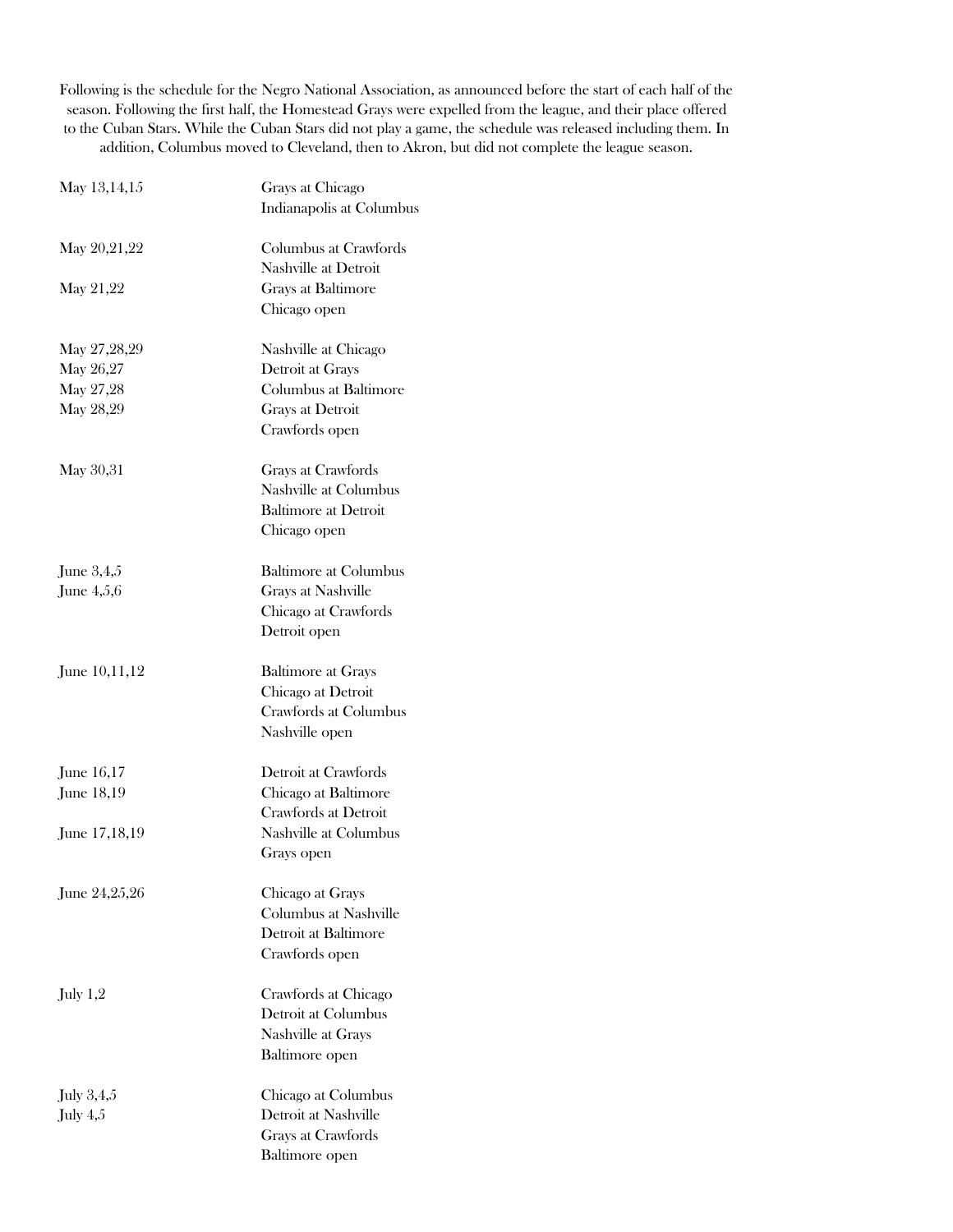## SECOND HALF OF SEASON

| July 6<br>July 7,8                              | Baltimore-Chicago at Akron<br>Chicago at Crawfords                                                                    |
|-------------------------------------------------|-----------------------------------------------------------------------------------------------------------------------|
| July 8,9,10<br>July 9,10                        | <b>Cubans at Columbus</b><br><b>Baltimore at Indianapolis</b><br>Crawfords at Detroit<br>Nashville open               |
| July 15,16,17                                   | <b>Cubans at Detroit</b><br>Crawfords at Nashville<br>Columbus at Indianapolis<br>Baltimore open                      |
| July 22,23,24                                   | Nashville at Baltimore<br>Cubans at Indianapolis<br>Columbus at Detroit<br>Crawfords open                             |
| July 29,30,31                                   | <b>Baltimore at Nashville</b><br>Cubans at Crawfords<br>** Chicago at Columbus<br>Detroit open                        |
| August $5,6,7$<br>August 5<br>August 6,7        | Chicago at Detroit<br><b>Baltimore at Crawfords</b><br>Crawfords at Baltimore<br>Nashville at Columbus<br>Cubans open |
| August 12,13,14                                 | Chicago at Crawfords<br><b>Baltimore at Columbus</b><br>Cubans at Nashville<br>Detroit open                           |
| August 19,20,21                                 | Cubans at Baltimore<br>Detroit at Columbus<br>Chicago at Nashville<br>Crawfords open                                  |
| August 25,26<br>August 27,28<br>August 26,27,28 | Columbus at Crawfords<br>Crawfords at Columbus<br>Cubans at Nashville<br>Detroit at Indianapolis<br>Baltimore open    |
| September 2,3<br>September 4<br>September 2,3,4 | Crawfords at Indianapolis<br>Chicago at Crawfords<br>Nashville at Detroit<br>Cubans at Columbus<br>Baltimore open     |

(Chicago plays all home games at Indianapolis)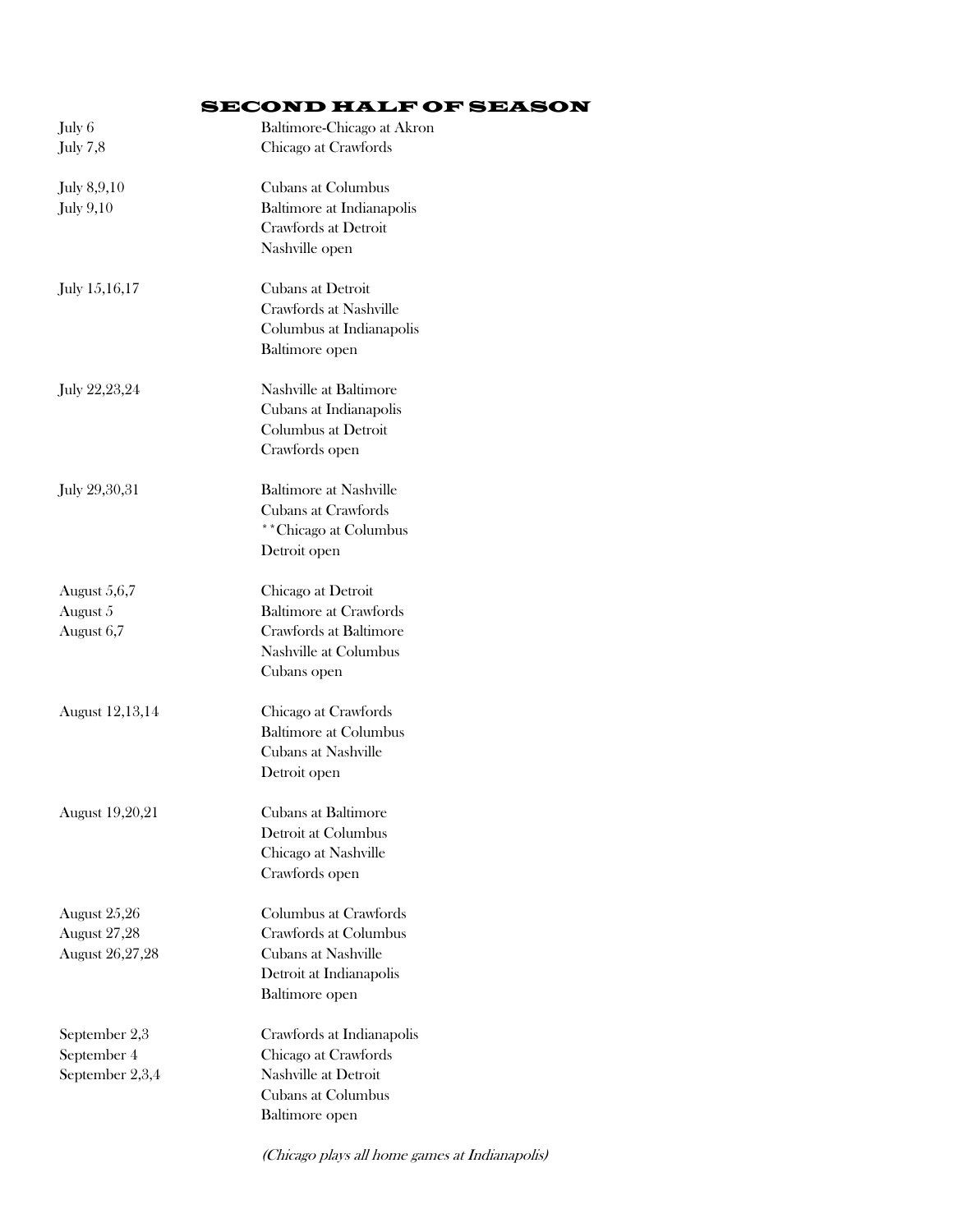| Turkey                                                             |                                                                                                                                              |                                                          | <b>Steel Arm</b>                                                                                       |                                                         | <b>Nat</b>                                                                                                 |                                                   | Mule                                                                                  |                                                            | Alec                                                                      |                                                                | <b>Willie</b>                                                                      |
|--------------------------------------------------------------------|----------------------------------------------------------------------------------------------------------------------------------------------|----------------------------------------------------------|--------------------------------------------------------------------------------------------------------|---------------------------------------------------------|------------------------------------------------------------------------------------------------------------|---------------------------------------------------|---------------------------------------------------------------------------------------|------------------------------------------------------------|---------------------------------------------------------------------------|----------------------------------------------------------------|------------------------------------------------------------------------------------|
| <b>STEARNES</b><br>1933 Chicago American Giants                    |                                                                                                                                              |                                                          | <b>DAVIS</b><br>1933 Chicago American Giants                                                           |                                                         | <b>ROGERS</b><br>1933 Chicago American Giants                                                              |                                                   | <b>SUTTLES</b><br>1933 Chicago American Giants                                        |                                                            | <b>RADCLIFFE</b><br>1933 Chicago American Giants                          |                                                                | <b>WELLS</b><br>1933 Chicago American Giants                                       |
| $\star$<br>Pitching                                                | <b>Batting L</b><br><b>HERO</b><br><b>•CHAMPION</b><br><b>SLUGGER</b>                                                                        | Pitching $L \star$<br><b>WORKMAN</b><br><b>STRUGGLER</b> | Batting L<br><b>HERO</b><br><b>•EAGER</b>                                                              | Pitching                                                | $\star$<br>Batting L<br><b>•CHAMPION</b><br><b>SCRAPPER</b><br><b>•EAGER</b>                               | Pitching                                          | $\star$<br><b>Batting R</b><br>·HERO<br><b>HR KING</b><br><b>WHIFFER</b>              | Pitching                                                   | $\star$<br><b>Batting R</b><br><b>•CHAMPION</b><br>$\bullet$ GOOD EYE     | Pitching                                                       | $\star$<br>Batting R<br><b>HERO</b><br><b>EAGER</b><br><b>•SCRAPPER</b>            |
| Fielding<br>CF<br>@2013 PLAAY Games                                | Running<br><b>•ACTIVE</b><br>Experience<br><b>ICON</b>                                                                                       | Fielding<br>IRON.<br>LF<br>@2013 PLAAY Games             | Running<br>Experience<br>$\bullet$ ICON                                                                | 1-1-x BUNT 1b<br>Fielding<br>RF/LF<br>@2013 PLAAY Games | •GOOD EYE<br>Running<br>Experience<br>$\bullet$ ICON                                                       | Fielding<br>IRON.<br>1B (LF)<br>@2013 PLAAY Games | Running<br>Experience<br><b>ICON</b>                                                  | Fielding<br>3B<br>@2013 PLAAY Games                        | Running<br>Experience<br>•PROSPECT                                        | Fielding<br>SS/2B<br>@2013 PLAAY Games                         | Running<br><b>•ACTIVE</b><br>Experience<br><b>ICON</b>                             |
| 1933 Chicago American Giants                                       | Jack<br>Quincy<br>Larry<br><b>MARSHALL</b><br><b>BROWN</b><br><b>TROUPPE</b><br>1933 Chicago American Giants<br>1933 Chicago American Giants |                                                          |                                                                                                        |                                                         | Sug<br><b>CORNELIUS</b><br>1933 Chicago American Giants                                                    |                                                   | Joe<br>LILLARD<br>1933 Chicago American Giants                                        | Willie<br><b>FOSTER</b><br>1933 Chicago American Giants    |                                                                           |                                                                |                                                                                    |
| $\star$<br>Pitching                                                | <b>Batting R</b><br><b>SCRAPPER</b>                                                                                                          | Pitching                                                 | $\star$<br><b>Batting B</b><br>·HERO<br>· PATIENT<br><b>SCRAPPER</b>                                   | Pitching                                                | $\vec{\lambda}$<br><b>Batting R</b><br>·HERO<br><b>• PATIENT</b><br><b>SCRAPPER</b>                        | Pitching R $\star$<br><b>WORKMAN</b>              | <b>Batting R</b><br>• SAD SACK<br><b>UTILITY</b><br><b>SCRAPPER</b><br><b>WHIFFER</b> | Pitching R $\sqrt{x}$<br><b>STRUGGLER</b>                  | <b>Batting R</b><br>·HERO<br><b>•CHAMPION</b><br><b>EAGER</b><br>•HR KING | Pitching L $\star$<br>ACE.<br><b>FLASH</b> .<br><b>CONTROL</b> | <b>Batting B</b><br>· UTILITY<br><b>EAGER</b><br><b>WHIFFER</b><br><b>SCRAPPER</b> |
| 1-1-x BUNT 1b<br>Fielding<br>GOLD.<br>2B (UT)<br>©2013 PLAAY Games | Running<br><b>•ACTIVE</b><br>Experience<br><b>PROSPECT</b>                                                                                   | Fielding<br>GOLD.<br>C<br><sup>©</sup> 2013 PLAAY Games  | Running<br>Experience<br>$\bullet$ ICON                                                                | Fielding<br>$C$ (OF/3B)<br>©2013 PLAAY Games            | Running<br><b>STOIC</b><br>Experience<br>•PROSPECT                                                         | Fielding<br>P<br><sup>©2013</sup> PLAAY Games     | Running<br><b>STOIC</b><br>Experience<br><b>PROSPECT</b>                              | Fielding<br>OF/C<br>@2013 PLAAY Games                      | Running<br><b>STOIC</b><br>Experience<br><b>PROSPECT</b>                  | Fielding<br>P<br>@2013 PLAAY Games                             | Running<br><b>STOIC</b><br>Experience<br><b>ICON</b>                               |
| Willie<br><b>POWELL</b>                                            |                                                                                                                                              |                                                          | <b>Melvin</b><br><b>POWELL</b>                                                                         |                                                         | <b>Dave</b><br><b>MALARCHAR</b>                                                                            |                                                   | Jim<br><b>BROWN</b>                                                                   |                                                            | <b>Andy</b><br><b>DRAKE</b>                                               |                                                                |                                                                                    |
| 1933 Chicago American Giants                                       |                                                                                                                                              |                                                          | 1933 Chicago American Giants                                                                           |                                                         | 1933 Chicago American Giants                                                                               |                                                   | 1933 Chicago American Giants                                                          |                                                            | 1933 Chicago American Giants                                              |                                                                | 1933 Chicago American Giants                                                       |
| Pitching R $\sqrt{x}$ Batting L<br><b>STAR</b> .<br><b>CONTROL</b> | • SAD SACK<br><b>•EAGER</b><br><b>SCRAPPER</b>                                                                                               | <b>STRUGGLER</b><br><b>CONTROL</b>                       | Pitching R $\vec{x}$ Batting R<br><b>•UTILITY</b><br><b>EAGER</b><br><b>WHIFFER</b><br><b>SCRAPPER</b> | Pitching<br>1-1-x BUNT 1b                               | <b>Batting B</b><br>•SAD SACK<br><b>•UTILITY</b><br><b>• PATIENT</b><br><b>GOOD EYE</b><br><b>SCRAPPER</b> | Pitching<br>1-1-x BUNT 1b                         | <b>Batting B</b><br><b>PATIENT</b><br><b>SCRAPPER</b>                                 | Pitching R<br>WORKMAN<br><b>STRUGGLER</b><br><b>WILD</b> . | <b>Batting R</b><br><b>•EAGER</b><br><b>•WHIFFER</b>                      | Pitching                                                       | Batting                                                                            |
| Fielding                                                           | Running<br><b>STOIC</b>                                                                                                                      | Fielding                                                 | Running<br><b>STOIC</b>                                                                                | Fielding                                                | Running<br><b>STOIC</b>                                                                                    | Fielding                                          | Running<br><b>STOIC</b>                                                               | Fielding                                                   | Running<br><b>STOIC</b>                                                   | Fielding                                                       | Running                                                                            |
| P<br>@2013 PLAAY Games                                             | Experience                                                                                                                                   | P<br><sup>©</sup> 2013 PLAAY Games                       | Experience                                                                                             | 3B (2B/SS)<br>@2013 PLAAY Games                         | Experience<br>$\bullet$ ICON                                                                               | C/1B<br>@2013 PLAAY Games                         | Experience                                                                            | P<br>@2013 PLAAY Games                                     | Experience<br><b>PROSPECT</b>                                             | @2013 PLAAY Games                                              | Experience                                                                         |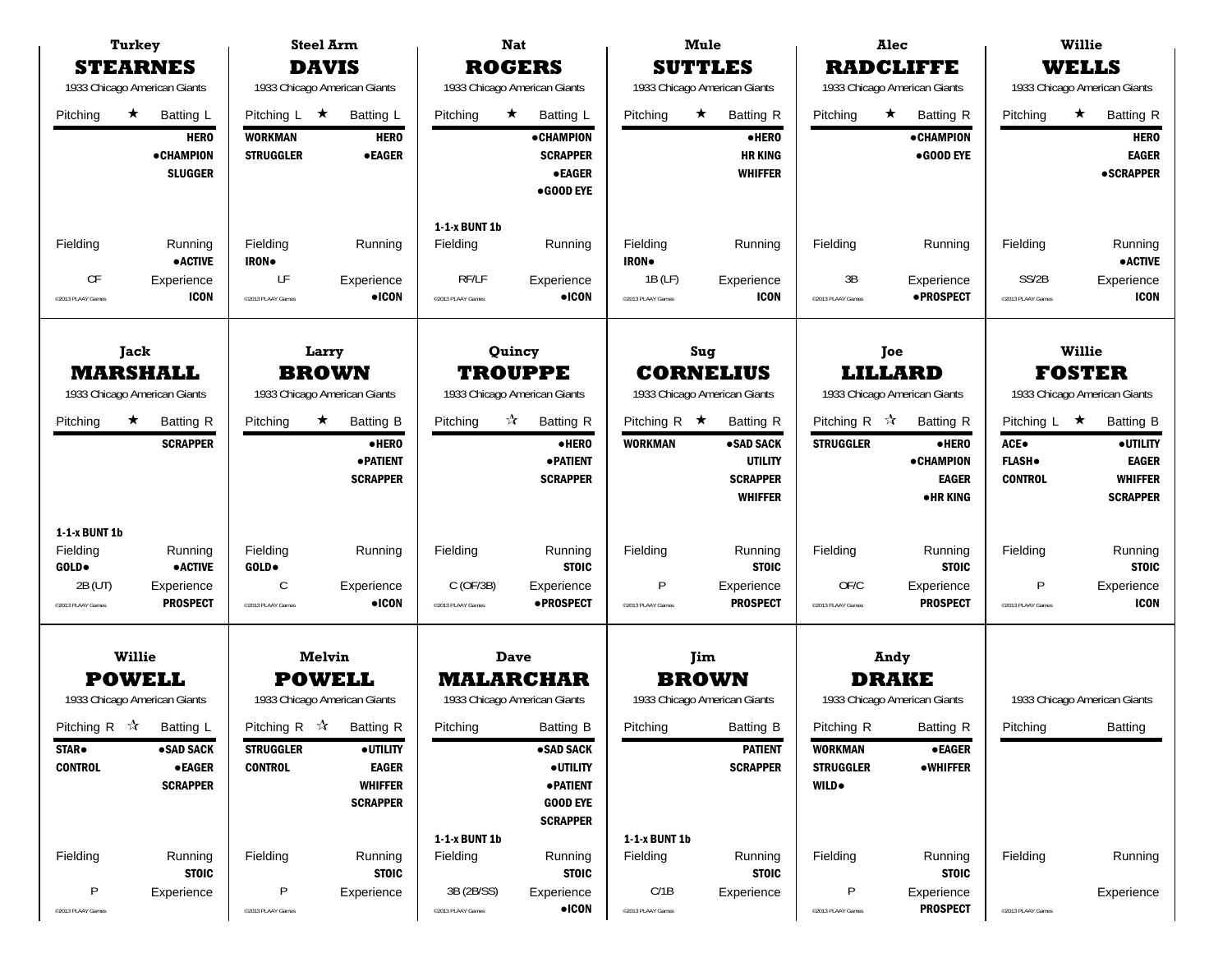| Cool Papa                                   |                                                                                  |                                                 | Judy                                                                   |                                                      | Oscar                                                     |                                                                   | <b>John Henry</b>                                                                        |                                                | Josh                                                                                    |                                                                             | Ted                                                                                            |
|---------------------------------------------|----------------------------------------------------------------------------------|-------------------------------------------------|------------------------------------------------------------------------|------------------------------------------------------|-----------------------------------------------------------|-------------------------------------------------------------------|------------------------------------------------------------------------------------------|------------------------------------------------|-----------------------------------------------------------------------------------------|-----------------------------------------------------------------------------|------------------------------------------------------------------------------------------------|
| <b>BELL</b><br>1933 Pittsburgh Crawfords    |                                                                                  |                                                 | <b>JOHNSON</b><br>1933 Pittsburgh Crawfords                            |                                                      | <b>CHARLESTON</b><br>1933 Pittsburgh Crawfords            |                                                                   | <b>RUSSELL</b><br>1933 Pittsburgh Crawfords                                              |                                                | <b>GIBSON</b><br>1933 Pittsburgh Crawfords                                              |                                                                             | <b>PAGE</b><br>1933 Pittsburgh Crawfords                                                       |
| Pitching<br>$\star$                         | <b>Batting B</b>                                                                 | Pitching                                        | $\star$<br><b>Batting R</b>                                            | Pitching                                             | Batting L<br>$\star$                                      | Pitching                                                          | $\star$<br><b>Batting R</b>                                                              | Pitching                                       | <b>Batting R</b><br>$\star$                                                             | Pitching                                                                    | Batting L<br>$\star$                                                                           |
|                                             | • CHAMPION<br><b>•EAGER</b><br>•GOOD EYE<br><b>•SCRAPPER</b>                     |                                                 | •HERO<br><b>•EAGER</b><br><b>GOOD EYE</b><br><b>SCRAPPER</b>           |                                                      | • HERO<br><b>•CHAMPION</b><br><b>SLUGGER</b>              |                                                                   | <b>GOOD EYE</b><br><b>SCRAPPER</b>                                                       |                                                | <b>HERO</b><br>• CHAMPION<br><b>•EAGER</b><br><b>•SLUGGER</b><br><b>HR KING</b>         |                                                                             | <b>•SCRAPPER</b>                                                                               |
| <b>1122 BUNT1b</b>                          |                                                                                  |                                                 |                                                                        | 1-1-x BUNT 1b                                        |                                                           |                                                                   |                                                                                          |                                                |                                                                                         | 1-1-x BUNT 1b                                                               |                                                                                                |
| Fielding                                    | Running<br><b>DB ACTIVE</b>                                                      | Fielding                                        | Running                                                                | Fielding                                             | Running                                                   | Fielding<br>GOLD.                                                 | Running<br>•STOIC                                                                        | Fielding<br>GOLD.                              | Running                                                                                 | Fielding<br><b>IRON</b>                                                     | Running<br><b>•ACTIVE</b>                                                                      |
| СF<br>@2013 PLAAY Games                     | Experience<br><b>ICON</b>                                                        | 3B<br><sup>©</sup> 2013 PLAAY Games             | Experience<br><b>ICON</b>                                              | 1B<br>©2013 PLAAY Games                              | Experience<br><b>ICON</b>                                 | 2B (3B/SS)<br><sup>©</sup> 2013 PLAAY Games                       | Experience<br><b>ICON</b>                                                                | C<br>@2013 PLAAY Games                         | Experience                                                                              | RF<br>@2013 PLAAY Games                                                     | Experience                                                                                     |
|                                             | <b>Bill</b><br><b>Chester</b><br><b>Jimmie</b>                                   |                                                 |                                                                        | Harry                                                |                                                           | Obie                                                              | Leroy                                                                                    |                                                |                                                                                         |                                                                             |                                                                                                |
| <b>PERKINS</b><br>1933 Pittsburgh Crawfords |                                                                                  |                                                 | <b>CRUTCHFIELD</b><br>1933 Pittsburgh Crawfords                        |                                                      | <b>WILLIAMS</b><br>1933 Pittsburgh Crawfords              |                                                                   | KINCANNON<br>1933 Pittsburgh Crawfords                                                   |                                                | <b>LACKEY</b><br>1933 Pittsburgh Crawfords                                              | MATLOCK<br>1933 Pittsburgh Crawfords                                        |                                                                                                |
| $\star$<br>Pitching                         | <b>Batting R</b><br><b>HERO</b><br><b>•EAGER</b><br>•WHIFFER<br><b>•SCRAPPER</b> | Pitching                                        | $\star$<br>Batting L<br>· UTILITY<br><b>•EAGER</b><br><b>SCRAPPER</b>  | Pitching                                             | ☆<br><b>Batting R</b><br><b>EAGER</b><br><b>•SCRAPPER</b> | Pitching R $\sqrt{\lambda}$<br><b>FLASH</b> .<br><b>CONTROL</b> . | <b>Batting R</b><br><b>SAD SACK</b><br><b>EAGER</b><br><b>WHIFFER</b><br><b>SCRAPPER</b> | Pitching                                       | <b>Batting R</b><br><b>•UTILITY</b>                                                     | Pitching $L \star$<br>STAR <sup>.</sup><br><b>FLASH</b> .<br><b>CONTROL</b> | Batting L<br>• SAD SACK<br><b>UTILITY</b><br><b>EAGER</b><br><b>WHIFFER</b><br><b>SCRAPPER</b> |
| Fielding<br>C<br>@2013 PLAAY Games          | Running<br><b>STOIC</b><br>Experience                                            | Fielding<br>OF<br><sup>©</sup> 2013 PLAAY Games | Running<br>Experience                                                  | Fielding<br>GOLD.<br>SS (2B/3B)<br>@2013 PLAAY Games | Running<br><b>STOIC</b><br>Experience                     | Fielding<br>P<br><sup>©</sup> 2013 PLAAY Games                    | Running<br><b>STOIC</b><br>Experience<br>• PROSPECT                                      | Fielding<br>SS (2B/3B)<br>@2013 PLAAY Games    | Running<br>Experience                                                                   | Fielding<br>GOLD.<br>P<br><sup>©2013</sup> PLAAY Games                      | Running<br><b>STOIC</b><br>Experience                                                          |
| William                                     |                                                                                  |                                                 | <b>Clarence</b>                                                        |                                                      | Sam                                                       |                                                                   | <b>Bert</b>                                                                              |                                                | <b>Satchel</b>                                                                          |                                                                             |                                                                                                |
| <b>BELL</b>                                 |                                                                                  |                                                 | <b>LEWIS</b>                                                           |                                                      | <b>STREETER</b>                                           |                                                                   | <b>HUNTER</b>                                                                            |                                                | <b>PAIGE</b>                                                                            |                                                                             |                                                                                                |
| 1933 Pittsburgh Crawfords                   |                                                                                  |                                                 | 1933 Pittsburgh Crawfords                                              |                                                      | 1933 Pittsburgh Crawfords                                 |                                                                   | 1933 Pittsburgh Crawfords                                                                |                                                | 1933 Pittsburgh Crawfords                                                               |                                                                             | 1933 Pittsburgh Crawfords                                                                      |
| Pitching R $\star$ Batting R                |                                                                                  | Pitching                                        | <b>Batting R</b>                                                       |                                                      | Pitching L $\star$ Batting R                              | Pitching R $\star$ Batting                                        |                                                                                          |                                                | Pitching R $\star$ Batting R                                                            | Pitching                                                                    | <b>Batting</b>                                                                                 |
| <b>STRUGGLER</b> .<br><b>CONTROL</b>        | <b>HERO</b><br><b>• PATIENT</b><br><b>•WHIFFER</b><br><b>•SCRAPPER</b>           |                                                 | <b>SAD SACK</b><br><b>•UTILITY</b><br><b>•EAGER</b><br><b>SCRAPPER</b> | ACE•<br><b>CONTROL</b>                               | <b>UTILITY</b><br><b>•EAGER</b><br><b>SCRAPPER</b>        | <b>WORKMAN</b><br><b>CONTROL</b>                                  | • SAD SACK<br><b>UTILITY</b><br><b>EAGER</b><br><b>WHIFFER</b><br><b>SCRAPPER</b>        | <b>ACE</b><br><b>FLASH</b> .<br><b>CONTROL</b> | <b>SAD SACK</b><br><b>•UTILITY</b><br><b>EAGER</b><br><b>WHIFFER</b><br><b>SCRAPPER</b> |                                                                             |                                                                                                |
| Fielding                                    | Running<br><b>STOIC</b>                                                          | Fielding                                        | Running<br><b>STOIC</b>                                                | Fielding                                             | Running<br><b>STOIC</b>                                   | Fielding<br>GOLD.                                                 | Running<br><b>STOIC</b>                                                                  | Fielding                                       | Running                                                                                 | Fielding                                                                    | Running                                                                                        |
| P<br>@2013 PLAAY Games                      | Experience<br>$\bullet$ ICON                                                     | SS<br><sup>©</sup> 2013 PLAAY Games             | Experience<br><b>PROSPECT</b>                                          | P<br>@2013 PLAAY Games                               | Experience<br>$\bullet$ ICON                              | P<br>@2013 PLAAY Games                                            | Experience<br><b>•PROSPECT</b>                                                           | P<br>@2013 PLAAY Games                         | Experience                                                                              | @2013 PLAAY Games                                                           | Experience                                                                                     |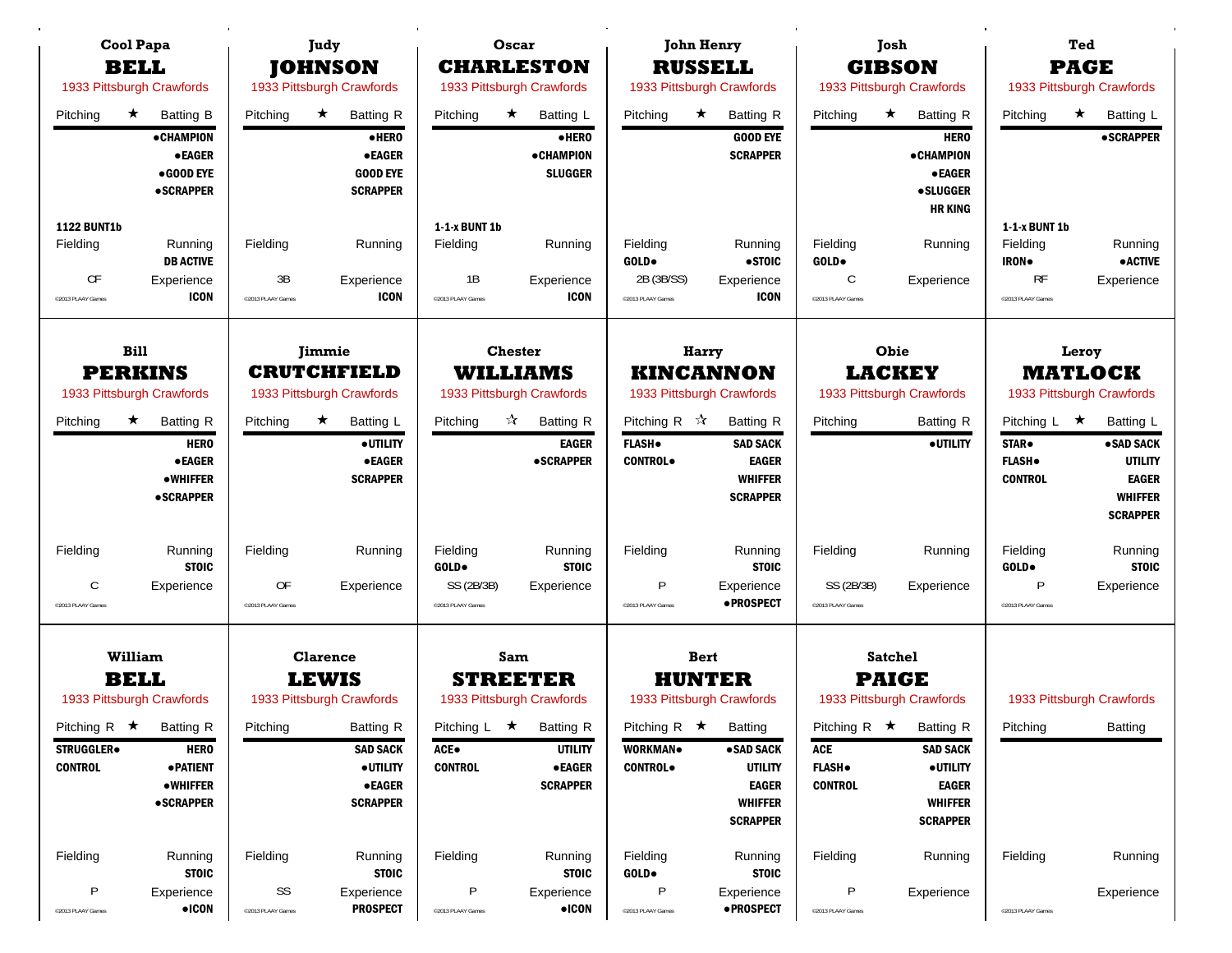|                                                        | George<br><b>MCALLISTER</b><br>1933 Homestead Grays                                                                                           |                                                                   | <b>Tarcat</b><br><b>TERRY</b><br>1933 Homestead Grays                                                                          |                                                   | Poindexter<br><b>WILLIAMS</b><br>1933 Homestead Grays                                                  |                                                                  | <b>Happy</b><br><b>EVANS</b><br>1933 Homestead Grays                                                                                  |                                                       | Ray<br><b>BROWN</b><br>1933 Homestead Grays                    |                                                         | <b>Vic</b><br><b>HARRIS</b><br>1933 Homestead Grays                             |
|--------------------------------------------------------|-----------------------------------------------------------------------------------------------------------------------------------------------|-------------------------------------------------------------------|--------------------------------------------------------------------------------------------------------------------------------|---------------------------------------------------|--------------------------------------------------------------------------------------------------------|------------------------------------------------------------------|---------------------------------------------------------------------------------------------------------------------------------------|-------------------------------------------------------|----------------------------------------------------------------|---------------------------------------------------------|---------------------------------------------------------------------------------|
| Pitching                                               | Batting L<br><b>HERO</b><br><b>•EAGER</b><br><b>SCRAPPER</b>                                                                                  | Pitching                                                          | Batting R<br><b>• PATIENT</b>                                                                                                  | Pitching                                          | Batting R<br><b>•CHAMPION</b><br><b>•WHIFFER</b>                                                       | Pitching                                                         | $\frac{1}{2}$<br><b>Batting B</b><br>· UTILITY<br><b>SCRAPPER</b>                                                                     | Pitching<br><b>STAR</b> .<br><b>CONTROL</b>           | $\frac{1}{2}$<br><b>Batting B</b><br>·HERO<br><b>EAGER</b>     | Pitching                                                | $\frac{1}{2}$<br>Batting L<br><b>•CHAMPION</b><br><b>EAGER</b><br>• WHIFFER     |
| Fielding<br>1B<br>©2013 PLAAY Games                    | Running<br><b>STOIC</b><br>Experience                                                                                                         | Fielding<br><b>IRON</b><br>2B/3B<br><sup>©</sup> 2013 PLAAY Games | Running<br><b>STOIC</b><br>Experience                                                                                          | Fielding<br><b>IRON</b><br>C<br>©2013 PLAAY Games | Running<br><b>STOIC</b><br>Experience                                                                  | 1-1-x BUNT 1b<br>Fielding<br>GOLD.<br>CF/RF<br>@2013 PLAAY Games | Running<br><b>STOIC</b><br>Experience                                                                                                 | Fielding<br>P/OF<br>@2013 PLAAY Games                 | Running<br>Experience                                          | Fielding<br>LF/RF<br><sup>©</sup> 2013 PLAAY Games      | Running<br>Experience<br>$\bullet$ ICON                                         |
|                                                        | Chippy<br><b>BRITT</b><br>1933 Homestead Grays                                                                                                |                                                                   | Lefty<br><b>WILLIAMS</b><br>1933 Homestead Grays                                                                               |                                                   | <b>Toe</b><br><b>STRONG</b><br>1933 Homestead Grays                                                    |                                                                  | Robert<br><b>GASTON</b><br>1933 Homestead Grays                                                                                       | <b>Harry</b><br><b>SALMON</b><br>1933 Homestead Grays |                                                                |                                                         | Louis<br><b>DULA</b><br>1933 Homestead Grays                                    |
| Pitching R $\star$<br><b>WORKMAN</b><br><b>CONTROL</b> | <b>Batting R</b><br><b>EAGER</b><br><b>SCRAPPER</b>                                                                                           | Pitching L<br><b>STRUGGLER</b><br><b>CONTROL</b>                  | Batting L<br><b>UTILITY</b><br><b>EAGER</b><br><b>SCRAPPER</b>                                                                 | Pitching R<br><b>STAR</b>                         | Batting L<br>•WHIFFER                                                                                  | Pitching                                                         | Batting R<br><b>SAD SACK</b><br>· UTILITY<br><b>EAGER</b><br><b>SCRAPPER</b>                                                          | Pitching R<br>STAR <sup>.</sup><br><b>CONTROL</b>     | Batting L<br><b>UTILITY</b><br><b>EAGER</b><br><b>SCRAPPER</b> | Pitching R $\star$<br><b>CONTROL</b>                    | <b>Batting R</b><br>·HERO<br><b>CHAMPION</b><br><b>EAGER</b><br><b>SCRAPPER</b> |
| Fielding<br>P/UT<br>@2013 PLAAY Games                  | Running<br><b>STOIC</b><br>Experience<br>$\bullet$ ICON                                                                                       | Fielding<br>P<br><sup>©</sup> 2013 PLAAY Games                    | Running<br><b>STOIC</b><br>Experience<br>$\bullet$ ICON                                                                        | Fielding<br>OF/P<br>©2013 PLAAY Games             | Running<br><b>STOIC</b><br>Experience<br>$\bullet$ ICON                                                | Fielding<br>C<br>@2013 PLAAY Games                               | Running<br><b>STOIC</b><br>Experience<br><b>PROSPECT</b>                                                                              | Fielding<br>P<br>@2013 PLAAY Games                    | Running<br><b>STOIC</b><br>Experience                          | Fielding<br>GOLD.<br>P<br><sup>©</sup> 2013 PLAAY Games | Running<br><b>STOIC</b><br>Experience                                           |
| Pitching                                               | <b>Charlie</b><br><b>HUGHES</b><br>1933 Homestead Grays<br><b>Batting R</b><br><b>SAD SACK</b><br><b>EAGER</b><br>•WHIFFER<br><b>SCRAPPER</b> |                                                                   | Ameal<br><b>BROOKS</b><br>1933 Homestead Grays<br>Pitching ★ Batting L<br><b>• CHAMPION</b><br><b>EAGER</b><br><b>•SLUGGER</b> |                                                   | Joe<br><b>SCOTT</b><br>1933 Homestead Grays<br>Pitching ★ Batting R<br><b>EAGER</b><br><b>SCRAPPER</b> |                                                                  | Jap<br><b>WASHINGTON</b><br>1933 Homestead Grays<br>Pitching Batting R<br>·HERO<br><b>EAGER</b><br><b>•WHIFFER</b><br><b>SCRAPPER</b> | Pitching                                              | 1933 Homestead Grays<br>Batting                                | Pitching                                                | 1933 Homestead Grays<br>Batting                                                 |
| Fielding<br>2B<br>@2013 PLAAY Games                    | Running<br><b>STOIC</b><br>Experience<br><b>•PROSPECT</b>                                                                                     | Fielding<br>C/OF<br>@2013 PLAAY Games                             | Running<br><b>STOIC</b><br>Experience                                                                                          | Fielding<br>1B<br>@2013 PLAAY Games               | Running<br><b>STOIC</b><br>Experience                                                                  | Fielding<br><b>IRON</b><br>3B/1B<br>@2013 PLAAY Games            | Running<br><b>STOIC</b><br>Experience                                                                                                 | Fielding<br>@2013 PLAAY Games                         | Running<br>Experience                                          | Fielding<br>@2013 PLAAY Games                           | Running<br>Experience                                                           |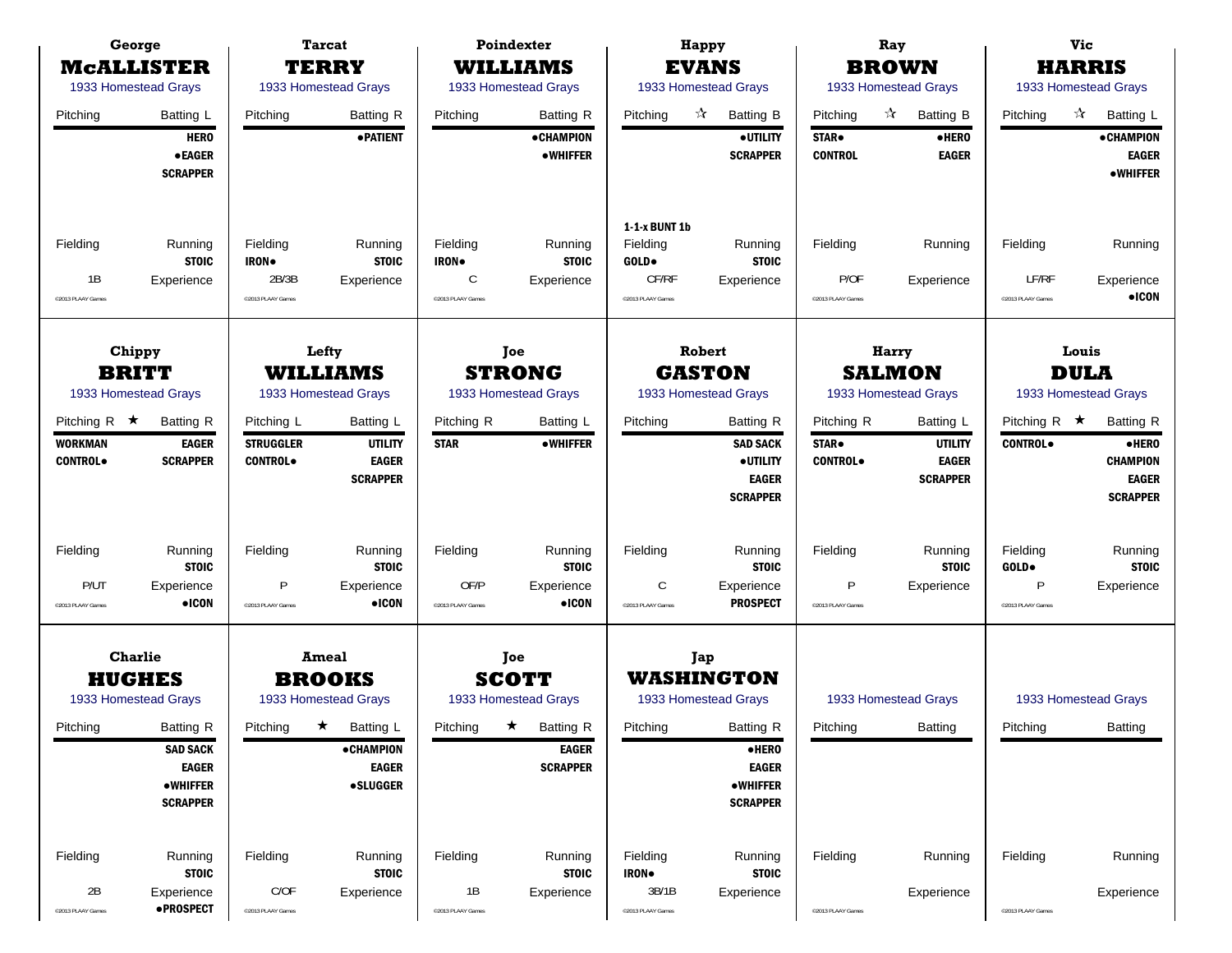| Sam<br><b>BANKHEAD</b>                                                                                                   |                                                                     |                                                                | Jim<br><b>WEST</b>                                                                                   |                                                           | Wild Bill<br><b>WRIGHT</b>                                                                                                                  |                                                       | <b>Felton</b><br><b>SNOW</b>                                                                                  | <b>Tommie</b><br><b>DUKES</b><br>1933 Nashville Elite Giants |                                                                                                                       | Sammy T.<br><b>HUGHES</b>                                                 |                                                                                                                                                   |
|--------------------------------------------------------------------------------------------------------------------------|---------------------------------------------------------------------|----------------------------------------------------------------|------------------------------------------------------------------------------------------------------|-----------------------------------------------------------|---------------------------------------------------------------------------------------------------------------------------------------------|-------------------------------------------------------|---------------------------------------------------------------------------------------------------------------|--------------------------------------------------------------|-----------------------------------------------------------------------------------------------------------------------|---------------------------------------------------------------------------|---------------------------------------------------------------------------------------------------------------------------------------------------|
| 1933 Nashville Elite Giants<br>Pitching<br>$\star$                                                                       | <b>Batting R</b><br><b>HERO</b><br><b>•EAGER</b><br><b>SCRAPPER</b> | Pitching                                                       | 1933 Nashville Elite Giants<br>★<br><b>Batting R</b><br>· UTILITY<br><b>•EAGER</b><br><b>WHIFFER</b> | Pitching                                                  | 1933 Nashville Elite Giants<br>$\star$<br><b>Batting B</b><br>•HERO<br><b>•CHAMPION</b><br><b>EAGER</b><br>$•$ GOOD EYE<br><b>•SCRAPPER</b> | Pitching                                              | 1933 Nashville Elite Giants<br>$\star$<br><b>Batting R</b><br><b>HERO</b><br><b>•SCRAPPER</b>                 | Pitching                                                     | $\star$<br>Batting L<br>•HERO<br>• CHAMPION<br><b>•EAGER</b><br><b>•WHIFFER</b><br><b>•SLUGGER</b>                    | Pitching                                                                  | 1933 Nashville Elite Giants<br>$\star$<br><b>Batting R</b><br>·HERO<br><b>•CHAMPION</b><br><b>• PATIENT</b><br><b>GOOD EYE</b><br><b>SCRAPPER</b> |
| Fielding<br>GOLD.<br>MI/CF<br>©2013 PLAAY Games                                                                          | Running<br><b>• ACTIVE</b><br>Experience<br>• PROSPECT              | Fielding<br>GOLD.<br>1B<br><sup>©</sup> 2013 PLAAY Games       | Running<br><b>STOIC</b><br>Experience<br>•PROSPECT                                                   | Fielding<br><b>IRON</b><br>CF/RF<br>@2013 PLAAY Games     | Running<br><b>STOIC</b><br>Experience<br><b>PROSPECT</b>                                                                                    | Fielding<br>3B/MI<br>@2013 PLAAY Games                | Running<br><b>STOIC</b><br>Experience                                                                         | Fielding<br>C (CI/OF)<br>@2013 PLAAY Games                   | Running<br><b>STOIC</b><br>Experience                                                                                 | 1-1-x BUNT 1b<br>Fielding<br>GOLD.<br>2B<br><sup>©</sup> 2013 PLAAY Games | Running<br>Experience                                                                                                                             |
| 1933 Nashville Elite Giants                                                                                              | Felton<br>Hoss<br><b>STRATTON</b><br><b>WALKER</b>                  |                                                                | 1933 Nashville Elite Giants                                                                          |                                                           | Nish<br><b>WILLIAMS</b><br>1933 Nashville Elite Giants                                                                                      | Goose<br><b>CURRY</b><br>1933 Nashville Elite Giants  |                                                                                                               |                                                              | Jim "Cannonball"<br><b>WILLIS</b><br>1933 Nashville Elite Giants                                                      | <b>Willie</b><br><b>GISENTANER</b><br>1933 Nashville Elite Giants         |                                                                                                                                                   |
| $\star$<br>Pitching                                                                                                      | <b>Batting R</b><br>•SAD SACK<br><b>EAGER</b><br><b>SCRAPPER</b>    | Pitching                                                       | $\star$<br><b>Batting R</b><br><b>UTILITY</b><br><b>•EAGER</b><br><b>SCRAPPER</b>                    | Pitching                                                  | $\star$<br><b>Batting R</b><br>•HERO<br><b>•EAGER</b><br><b>•WHIFFER</b><br><b>SCRAPPER</b>                                                 | Pitching                                              | $\frac{1}{\sqrt{2}}$<br>Batting L<br><b>HERO</b><br><b>• PATIENT</b><br>•GOOD EYE<br><b>SCRAPPER</b>          | Pitching R $\star$<br><b>STAR</b> .<br><b>CONTROL</b>        | <b>Batting R</b><br>•SAD SACK<br><b>EAGER</b><br><b>WHIFFER</b><br><b>SCRAPPER</b>                                    | Pitching L $\star$<br>WORKMAN.<br><b>CONTROL</b>                          | Batting L<br>· UTILITY<br><b>EAGER</b><br><b>SCRAPPER</b>                                                                                         |
| Fielding<br><b>IRON</b><br>UT<br>@2013 PLAAY Games                                                                       | Running<br>Experience                                               | Fielding<br><b>IRON</b><br>SS<br><sup>©</sup> 2013 PLAAY Games | Running<br><b>STOIC</b><br>Experience<br>$\bullet$ ICON                                              | Fielding<br><b>IRON</b><br>C (OF/CI)<br>@2013 PLAAY Games | Running<br><b>STOIC</b><br>Experience<br><b>•PROSPECT</b>                                                                                   | Fielding<br><b>IRON</b><br>LF/RF<br>@2013 PLAAY Games | Running<br>Experience                                                                                         | Fielding<br><b>IRON</b><br>P<br>@2013 PLAAY Games            | Running<br><b>STOIC</b><br>Experience                                                                                 | Fielding<br>P<br>@2013 PLAAY Games                                        | Running<br><b>STOIC</b><br>Experience<br>$\bullet$ ICON                                                                                           |
| <b>Andy</b><br><b>PORTER</b><br>1933 Nashville Elite Giants<br>Pitching R $\sqrt{\lambda}$<br>WORKMAN.<br><b>CONTROL</b> | <b>Batting R</b><br><b>SAD SACK</b><br><b>UTILITY</b>               | Pitching                                                       | Jack<br><b>RIDLEY</b><br>1933 Nashville Elite Giants<br>Batting R<br>•SAD SACK<br>· UTILITY          | Pitching R $\mathcal{R}$<br><b>STAR</b><br><b>FLASH</b> . | Percy<br><b>BAILEY</b><br>1933 Nashville Elite Giants<br><b>Batting R</b><br><b>UTILITY</b><br><b>EAGER</b>                                 | Pitching $L \star$<br><b>STAR</b> .<br><b>CONTROL</b> | Percy<br><b>MILLER</b><br>1933 Nashville Elite Giants<br><b>Batting R</b><br><b>•EAGER</b><br><b>SCRAPPER</b> | Pitching R $\star$<br><b>CONTROL</b>                         | <b>Henry "Red"</b><br><b>WRIGHT</b><br>1933 Nashville Elite Giants<br><b>Batting R</b><br>•SAD SACK<br><b>UTILITY</b> | Pitching R                                                                | 1933 Nashville Elite Giants<br>Batting R                                                                                                          |
| Fielding                                                                                                                 | $\bullet$ EAGER<br><b>SCRAPPER</b><br>Running                       | Fielding                                                       | <b>EAGER</b><br><b>SCRAPPER</b><br>Running                                                           | Fielding                                                  | <b>SCRAPPER</b><br>Running                                                                                                                  | Fielding                                              | Running                                                                                                       | Fielding                                                     | <b>EAGER</b><br><b>SCRAPPER</b><br>Running                                                                            | Fielding                                                                  | Running                                                                                                                                           |
| <b>IRON</b><br>${\sf P}$<br>@2013 PLAAY Games                                                                            | <b>STOIC</b><br>Experience<br><b>PROSPECT</b>                       | CF<br><sup>©</sup> 2013 PLAAY Games                            | <b>STOIC</b><br>Experience                                                                           | <b>IRON</b><br>$\sf P$<br>@2013 PLAAY Games               | <b>STOIC</b><br>Experience<br><b>•PROSPECT</b>                                                                                              | P<br>@2013 PLAAY Games                                | Experience                                                                                                    | P<br>@2013 PLAAY Games                                       | Experience                                                                                                            | @2013 PLAAY Games                                                         | Experience                                                                                                                                        |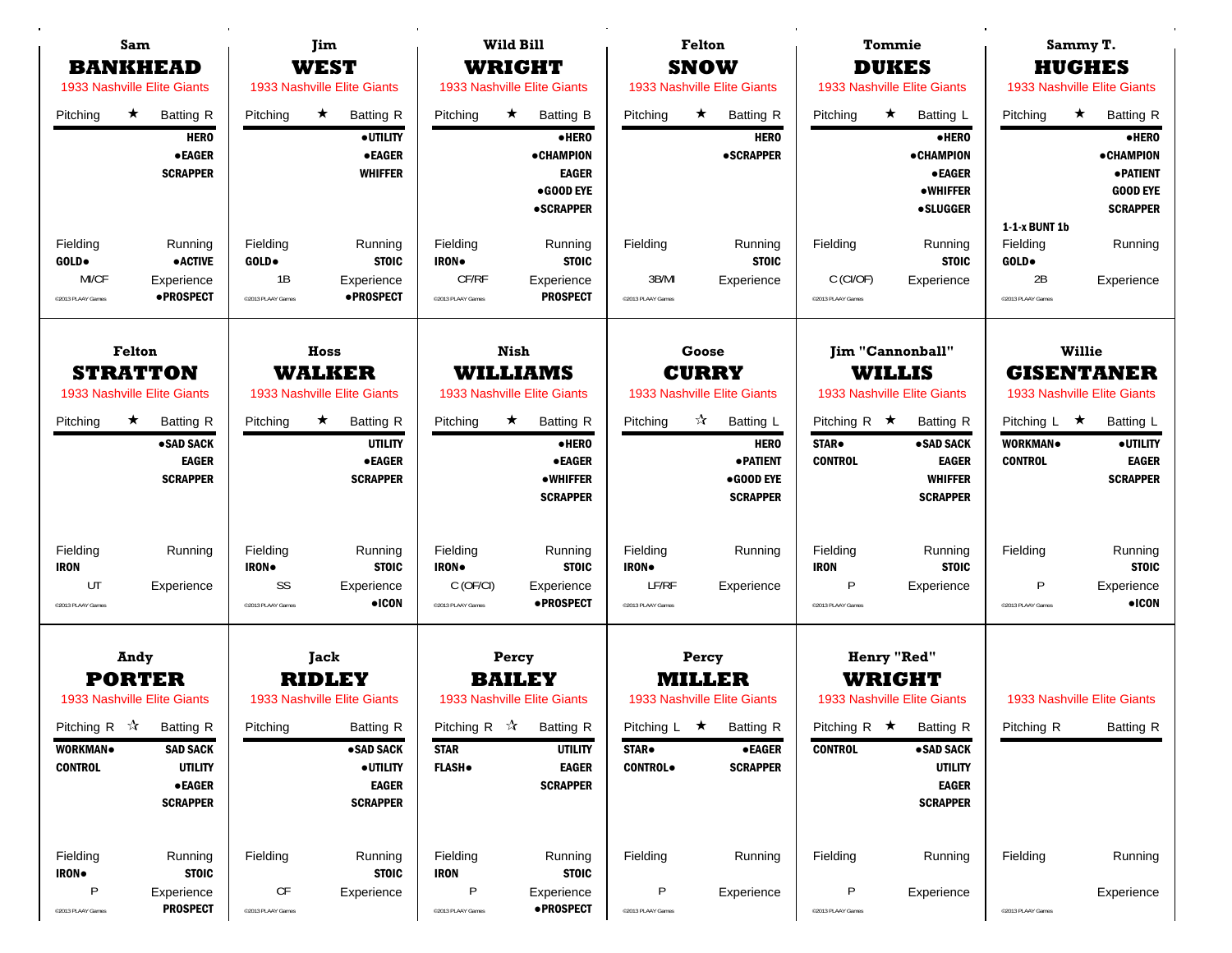| Crush<br><b>HOLLOWAY</b><br>1933 Baltimore Black Sox                                                                                 | Dick<br><b>SEAY</b><br>1933 Baltimore Black Sox                                                                                                                          | <b>Harry</b><br><b>WILLIAMS</b><br>1933 Baltimore Black Sox                                                                                                                                                           | <b>Bert</b><br><b>JOHNSTON</b><br>1933 Baltimore Black Sox                                                                                                         | <b>Jake</b><br><b>DUNN</b><br>1933 Baltimore Black Sox                                                                              | Tex<br><b>BURNETT</b><br>1933 Baltimore Black Sox                                                                                                          |  |
|--------------------------------------------------------------------------------------------------------------------------------------|--------------------------------------------------------------------------------------------------------------------------------------------------------------------------|-----------------------------------------------------------------------------------------------------------------------------------------------------------------------------------------------------------------------|--------------------------------------------------------------------------------------------------------------------------------------------------------------------|-------------------------------------------------------------------------------------------------------------------------------------|------------------------------------------------------------------------------------------------------------------------------------------------------------|--|
| $\star$<br>Pitching<br><b>Batting B</b><br><b>HERO</b>                                                                               | $\star$<br>Pitching<br><b>Batting R</b><br><b>UTILITY</b><br><b>EAGER</b><br>•GOOD EYE<br><b>SCRAPPER</b>                                                                | $\star$<br>Pitching<br><b>Batting R</b><br><b>HERO</b><br><b>•EAGER</b><br><b>•SLUGGER</b>                                                                                                                            | ★<br><b>Batting R</b><br>Pitching<br><b>SLUGGER</b><br>• HR KING                                                                                                   | <b>Batting R</b><br>Pitching<br>$\star$<br><b>•CHAMPION</b><br><b>• EAGER</b><br>$•$ GOOD EYE                                       | $\star$<br><b>Batting B</b><br>Pitching<br>·HERO<br><b>•EAGER</b><br><b>WHIFFER</b><br><b>SCRAPPER</b>                                                     |  |
| Fielding<br>Running<br><b>•ACTIVE</b><br>RF (CF)<br>Experience<br><b>ICON</b><br>@2013 PLAAY Games                                   | <b>1122 BUNT1b</b><br>Fielding<br>Running<br>GOLD.<br>2B<br>Experience<br><sup>©</sup> 2013 PLAAY Games                                                                  | Fielding<br>Running<br>3B (MI)<br>Experience<br>• PROSPECT<br>@2013 PLAAY Games                                                                                                                                       | Fielding<br>Running<br>IRON.<br>RF<br>Experience<br><b>•PROSPECT</b><br>@2013 PLAAY Games                                                                          | Fielding<br>Running<br><b>•ACTIVE</b><br>SS/OF<br>Experience<br>@2013 PLAAY Games                                                   | Fielding<br>Running<br><b>IRON</b><br><b>•ACTIVE</b><br>C<br>Experience<br>$\bullet$ ICON<br>@2013 PLAAY Games                                             |  |
| Ant<br><b>COOPER</b><br>1933 Baltimore Black Sox<br>★<br>Pitching<br><b>Batting R</b><br>·HERO<br><b>•EAGER</b><br>$\bullet$ WHIFFER | Jesse<br><b>HUBBARD</b><br>1933 Baltimore Black Sox<br>Pitching R $\star$<br>Batting L<br><b>WORKMAN</b><br>·HERO<br>• CHAMPION<br><b>STRUGGLER</b><br><b>CONTROL</b>    | <b>Mack</b><br><b>EGGLESTON</b><br>1933 Baltimore Black Sox<br>☆<br><b>Batting R</b><br>Pitching<br><b>•UTILITY</b><br><b>EAGER</b><br><b>SCRAPPER</b>                                                                | Henry<br><b>RICHARDSON</b><br>1933 Baltimore Black Sox<br>Pitching R $\star$<br><b>Batting R</b><br><b>STAR</b> .<br><b>EAGER</b><br><b>CONTROL</b>                | <b>David</b><br><b>SIMPSON</b><br>1933 Baltimore Black Sox<br>Pitching<br>Batting R<br>•SAD SACK<br><b>EAGER</b><br><b>SCRAPPER</b> | Slim<br><b>JONES</b><br>1933 Baltimore Black Sox<br>Pitching $L \star$<br>Batting L<br><b>FLASH</b> .<br><b>UTILITY</b><br><b>EAGER</b><br><b>SCRAPPER</b> |  |
| Fielding<br>Running<br><b>• ACTIVE</b><br>SS (3B/OF)<br>Experience<br>@2013 PLAAY Games                                              | Fielding<br>Running<br><b>•ACTIVE</b><br><b>IRON</b><br>P/OF<br>Experience<br><b>ICON</b><br>@2013 PLAAY Games                                                           | Fielding<br>Running<br><b>STOIC</b><br>C(UT)<br>Experience<br>$\bullet$ ICON<br>@2013 PLAAY Games                                                                                                                     | Fielding<br>Running<br><b>STOIC</b><br><b>IRON</b> .<br>P<br>Experience<br>@2013 PLAAY Games                                                                       | Fielding<br>Running<br><b>STOIC</b><br><b>IRON</b><br>0F<br>Experience<br><b>PROSPECT</b><br>@2013 PLAAY Games                      | Fielding<br>Running<br><b>STOIC</b><br>P<br>Experience<br><b>PROSPECT</b><br>@2013 PLAAY Games                                                             |  |
| Tom<br><b>PAYNE</b><br>1933 Baltimore Black Sox<br><b>Batting R</b><br>Pitching<br><b>SCRAPPER</b>                                   | Bun<br><b>HAYES</b><br>1933 Baltimore Black Sox<br>Pitching R $\star$ Batting R<br><b>WORKMAN</b><br><b>UTILITY</b><br><b>CONTROL</b><br><b>EAGER</b><br><b>SCRAPPER</b> | Laymon<br>YOKELY<br>1933 Baltimore Black Sox<br>Pitching R $\sqrt{\lambda}$ Batting R<br><b>WORKMAN</b><br><b>SAD SACK</b><br><b>STRUGGLER</b><br><b>UTILITY</b><br><b>EAGER</b><br><b>WHIFFER</b><br><b>SCRAPPER</b> | Script<br><b>LEE</b><br>1933 Baltimore Black Sox<br>Pitching R<br><b>Batting R</b><br><b>WORKMAN</b><br>•HERO<br><b>EAGER</b><br><b>CONTROL</b><br><b>SCRAPPER</b> | 1933 Baltimore Black Sox<br>Pitching<br>Batting                                                                                     | 1933 Baltimore Black Sox<br>Pitching<br>Batting                                                                                                            |  |
| Fielding<br>Running<br><b>STOIC</b><br>OF<br>Experience<br><b>PROSPECT</b><br>©2013 PLAAY Games                                      | Fielding<br>Running<br><b>STOIC</b><br>P<br>Experience<br><sup>©</sup> 2013 PLAAY Games                                                                                  | Fielding<br>Running<br><b>STOIC</b><br>P<br>Experience<br>@2013 PLAAY Games                                                                                                                                           | Fielding<br>Running<br><b>STOIC</b><br>P<br>Experience<br>@2013 PLAAY Games                                                                                        | Fielding<br>Running<br>Experience<br>@2013 PLAAY Games                                                                              | Fielding<br>Running<br>Experience<br>@2013 PLAAY Games                                                                                                     |  |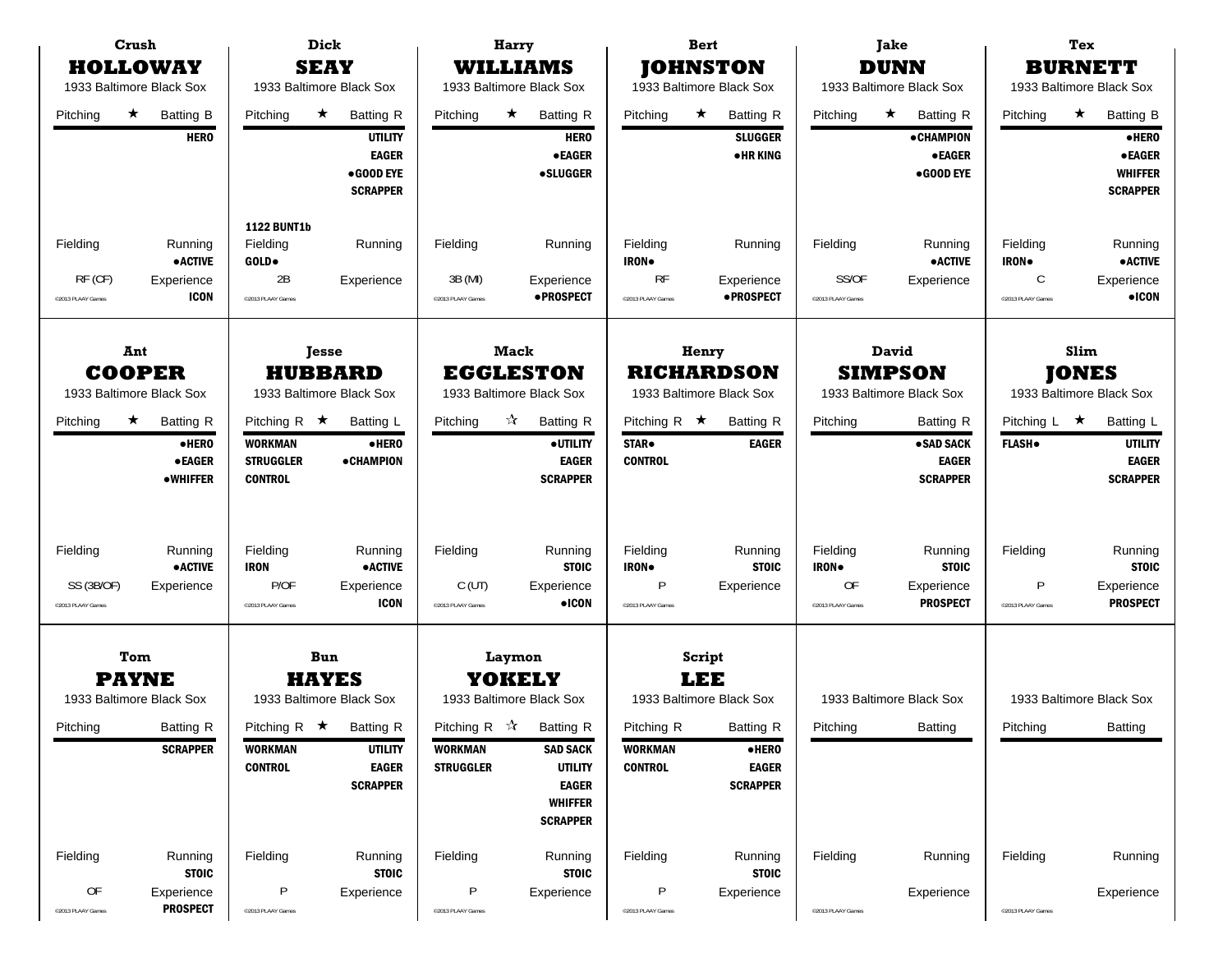|                                       | <b>Dewey</b>                                                            |                                                          | <b>Wilson "Frog"</b>                                    |                                                    | Joe                                                                                   |                                                  | <b>Ameal</b>                                                        |                                           | Jabo                                                                                                |                                                                 | C.B.                                                      |
|---------------------------------------|-------------------------------------------------------------------------|----------------------------------------------------------|---------------------------------------------------------|----------------------------------------------------|---------------------------------------------------------------------------------------|--------------------------------------------------|---------------------------------------------------------------------|-------------------------------------------|-----------------------------------------------------------------------------------------------------|-----------------------------------------------------------------|-----------------------------------------------------------|
|                                       | <b>CREACY</b><br>1933 Columbus Blue Birds                               |                                                          | <b>REDUS</b><br>1933 Columbus Blue Birds                |                                                    | <b>SCOTT</b><br>1933 Columbus Blue Birds                                              |                                                  | <b>BROOKS</b><br>1933 Columbus Blue Birds                           |                                           | <b>ANDREWS</b><br>1933 Columbus Blue Birds                                                          |                                                                 | <b>GRIFFIN</b><br>1933 Columbus Blue Birds                |
| Pitching                              | $\star$<br><b>Batting R</b>                                             | Pitching                                                 | $\star$<br><b>Batting R</b>                             | Pitching                                           | $\star$<br><b>Batting R</b>                                                           | Pitching                                         | $\star$<br><b>Batting L</b>                                         | Pitching                                  | $\star$<br>Batting L                                                                                | Pitching                                                        | $\star$<br><b>Batting R</b>                               |
|                                       | <b>• PATIENT</b><br><b>•SCRAPPER</b>                                    |                                                          | <b>• CHAMPION</b><br><b>GOOD EYE</b><br><b>•SLUGGER</b> |                                                    | <b>HERO</b><br><b>EAGER</b><br><b>SCRAPPER</b>                                        |                                                  | • CHAMPION<br><b>EAGER</b><br><b>•SLUGGER</b>                       |                                           | • HERO<br><b>•CHAMPION</b><br><b>EAGER</b><br><b>HR KING</b>                                        |                                                                 | <b>•CHAMPION</b><br><b>•WHIFFER</b>                       |
|                                       |                                                                         | 1-1-x BUNT 1b                                            |                                                         |                                                    |                                                                                       |                                                  |                                                                     |                                           |                                                                                                     |                                                                 |                                                           |
| Fielding                              | Running                                                                 | Fielding<br>IRON.                                        | Running<br>• STOIC                                      | Fielding                                           | Running<br><b>STOIC</b>                                                               | Fielding                                         | Running<br><b>STOIC</b>                                             | Fielding<br><b>IRON</b>                   | Running<br><b>STOIC</b>                                                                             | Fielding                                                        | Running                                                   |
| 3B<br>@2013 PLAAY Games               | Experience<br>$\bullet$ ICON                                            | LF<br><sup>©</sup> 2013 PLAAY Games                      | Experience                                              | 1B<br>©2013 PLAAY Games                            | Experience                                                                            | C/OF<br>@2013 PLAAY Games                        | Experience                                                          | RF/LF<br>@2013 PLAAY Games                | Experience                                                                                          | 0F<br>@2013 PLAAY Games                                         | Experience<br><b>PROSPECT</b>                             |
|                                       | Dennis                                                                  |                                                          | Kermit                                                  |                                                    | Leroy                                                                                 |                                                  | <b>Bill</b>                                                         |                                           | <b>Charlie</b>                                                                                      |                                                                 | <b>Bobby</b>                                              |
|                                       | <b>GILCHREST</b><br>1933 Columbus Blue Birds                            |                                                          | <b>DIAL</b><br>1933 Columbus Blue Birds                 |                                                    | <b>MORNEY</b><br>1933 Columbus Blue Birds                                             |                                                  | <b>BYRD</b><br>1933 Columbus Blue Birds                             | <b>HUGHES</b><br>1933 Columbus Blue Birds |                                                                                                     |                                                                 | <b>WILLIAMS</b><br>1933 Columbus Blue Birds               |
| Pitching                              | $\star$<br><b>Batting R</b><br>•HERO<br><b>EAGER</b><br><b>SCRAPPER</b> | Pitching R $\star$<br><b>WORKMAN</b><br><b>STRUGGLER</b> | <b>Batting R</b><br><b>EAGER</b><br><b>SCRAPPER</b>     | Pitching                                           | ☆<br><b>Batting B</b><br>•HERO<br><b>•CHAMPION</b><br><b>EAGER</b><br><b>SCRAPPER</b> | Pitching R $\star$<br>WORKMAN.<br><b>CONTROL</b> | <b>Batting B</b><br><b>HERO</b><br><b>•EAGER</b><br><b>•WHIFFER</b> | Pitching                                  | $\frac{1}{2}$<br><b>Batting R</b><br>•SAD SACK<br><b>UTILITY</b><br><b>EAGER</b><br><b>SCRAPPER</b> | Pitching                                                        | <b>Batting R</b><br><b>UTILITY</b><br><b>SCRAPPER</b>     |
| Fielding<br>C/UT<br>@2013 PLAAY Games | Running<br>Experience                                                   | Fielding<br>2B/1B<br><sup>o</sup> 2013 PLAAY Games       | Running<br><b>STOIC</b><br>Experience<br>• PROSPECT     | Fielding<br>GOLD.<br>SS/3B/2B<br>©2013 PLAAY Games | Running<br>Experience                                                                 | Fielding<br>P<br>@2013 PLAAY Games               | Running<br><b>STOIC</b><br>Experience                               | Fielding<br>2B<br>@2013 PLAAY Games       | Running<br>Experience                                                                               | <b>1122 BUNT1b</b><br>Fielding<br>SS/2B/3B<br>@2013 PLAAY Games | Running<br><b>•ACTIVE</b><br>Experience<br>$\bullet$ ICON |
|                                       |                                                                         |                                                          |                                                         |                                                    | <b>Bill</b>                                                                           |                                                  |                                                                     |                                           | <b>Donald</b>                                                                                       |                                                                 |                                                           |
|                                       | Rosey<br><b>DAVIS</b>                                                   |                                                          | Spoon<br><b>CARTER</b>                                  |                                                    | <b>HARVEY</b>                                                                         |                                                  | Roy K.<br><b>WILLIAMS</b>                                           |                                           | <b>JARMON</b>                                                                                       |                                                                 |                                                           |
|                                       | 1933 Columbus Blue Birds                                                |                                                          | 1933 Columbus Blue Birds                                |                                                    | 1933 Columbus Blue Birds                                                              |                                                  | 1933 Columbus Blue Birds                                            |                                           | 1933 Columbus Blue Birds                                                                            |                                                                 | 1933 Columbus Blue Birds                                  |
| Pitching                              | <b>Batting R</b><br>$\star$                                             | Pitching R                                               | Batting L                                               | Pitching L                                         | Batting L                                                                             |                                                  | Pitching R $\star$ Batting R                                        |                                           | Pitching R $\mathbf{\hat{x}}$ Batting R                                                             | Pitching                                                        | <b>Batting</b>                                            |
| <b>STAR</b>                           | • SAD SACK                                                              | WORKMAN.                                                 | •SAD SACK                                               | <b>WORKMAN</b>                                     | · UTILITY                                                                             | <b>WORKMAN</b>                                   | <b>EAGER</b>                                                        | <b>WORKMAN</b>                            | <b>SAD SACK</b>                                                                                     |                                                                 |                                                           |
| <b>CONTROL</b>                        | <b>•UTILITY</b><br><b>EAGER</b><br><b>WHIFFER</b><br><b>SCRAPPER</b>    | <b>CONTROL</b><br>FLASH•                                 | <b>•EAGER</b><br><b>WHIFFER</b><br><b>SCRAPPER</b>      | <b>WILD</b> .                                      | <b>EAGER</b><br><b>WHIFFER</b><br><b>SCRAPPER</b>                                     | <b>CONTROL</b>                                   | <b>•WHIFFER</b><br><b>SCRAPPER</b>                                  | <b>STRUGGLER</b>                          | <b>UTILITY</b><br><b>EAGER</b><br><b>WHIFFER</b><br><b>SCRAPPER</b>                                 |                                                                 |                                                           |
| Fielding<br><b>IRON</b>               | Running<br><b>STOIC</b>                                                 | Fielding                                                 | Running<br><b>STOIC</b>                                 | Fielding                                           | Running<br><b>STOIC</b>                                                               | Fielding                                         | Running<br><b>STOIC</b>                                             | Fielding                                  | Running<br><b>STOIC</b>                                                                             | Fielding                                                        | Running                                                   |
| $\sf P$<br>@2013 PLAAY Games          | Experience                                                              | Ρ<br>@2013 PLAAY Games                                   | Experience<br><b>PROSPECT</b>                           | P<br>@2013 PLAAY Games                             | Experience<br><b>PROSPECT</b>                                                         | P<br>@2013 PLAAY Games                           | Experience                                                          | P<br>@2013 PLAAY Games                    | Experience<br><b>PROSPECT</b>                                                                       | @2013 PLAAY Games                                               | Experience                                                |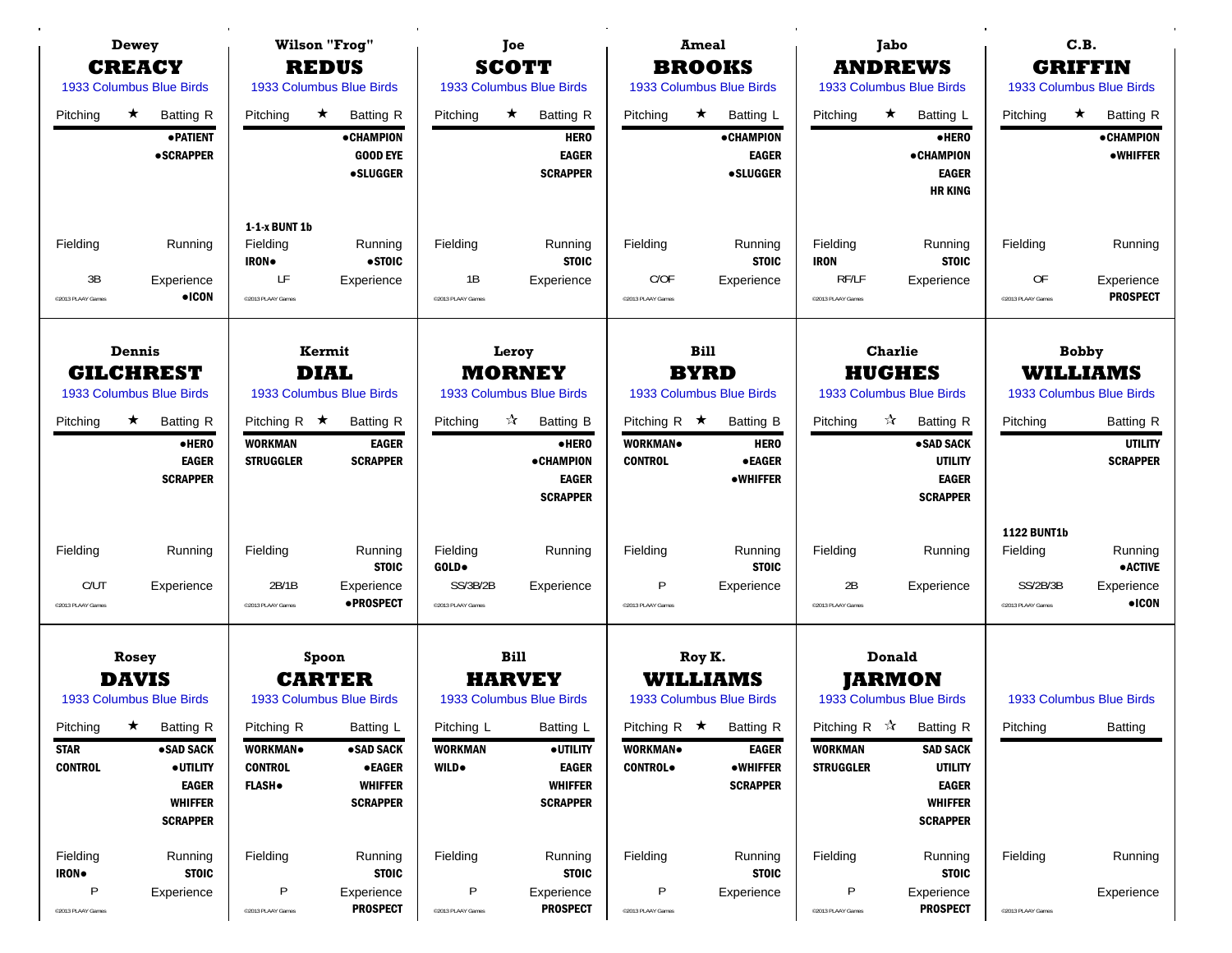|                         | Jerry<br><b>BENJAMIN</b><br>1933 Detroit Stars                      |                                        | <b>Granville</b><br><b>LYONS</b><br>1933 Detroit Stars |                               | <b>Clarence</b><br>SMITH<br><b>1933 Detroit Stars</b>            |                                         | Paul<br><b>HARDY</b><br>1933 Detroit Stars                   |                             | Jimmy<br><b>BINDER</b><br><b>1933 Detroit Stars</b>            |                                    | <b>Anderson</b><br><b>PRYOR</b><br><b>1933 Detroit Stars</b> |
|-------------------------|---------------------------------------------------------------------|----------------------------------------|--------------------------------------------------------|-------------------------------|------------------------------------------------------------------|-----------------------------------------|--------------------------------------------------------------|-----------------------------|----------------------------------------------------------------|------------------------------------|--------------------------------------------------------------|
| Pitching                | $\star$<br><b>Batting B</b><br><b>•CHAMPION</b><br><b>• PATIENT</b> | Pitching                               | ★<br>Batting L<br>·HERO<br><b>EAGER</b>                | Pitching                      | $\star$<br><b>Batting R</b><br><b>•EAGER</b><br><b>•SCRAPPER</b> | Pitching                                | $\star$<br><b>Batting</b><br><b>SAD SACK</b><br><b>EAGER</b> | Pitching                    | $\star$<br><b>Batting R</b><br>$\bullet$ HERO<br><b>•EAGER</b> | Pitching                           | $\star$<br><b>Batting</b><br>·SAD SACK<br><b>UTILITY</b>     |
|                         | <b>SCRAPPER</b>                                                     |                                        |                                                        |                               |                                                                  |                                         | • WHIFFER<br><b>SCRAPPER</b>                                 |                             |                                                                |                                    | <b>• PATIENT</b><br><b>SCRAPPER</b>                          |
| Fielding                | Running<br><b>ACTIVE</b>                                            | Fielding                               | Running<br><b>STOIC</b>                                | Fielding                      | Running<br><b>• ACTIVE</b>                                       | Fielding<br>GOLD.                       | Running                                                      | Fielding<br><b>IRON</b>     | Running                                                        | Fielding<br>IRON.                  | Running                                                      |
| 3B<br>@2013 PLAAY Games | Experience<br>• PROSPECT                                            | 1B<br><sup>o</sup> 2013 PLAAY Games    | Experience<br><b>•PROSPECT</b>                         | RF<br>©2013 PLAAY Games       | Experience                                                       | C<br><sup>©</sup> 2013 PLAAY Games      | Experience<br>·PROSPECT                                      | 3B/2B<br>@2013 PLAAY Games  | Experience                                                     | 2B (SS/3B)<br>@2013 PLAAY Games    | Experience                                                   |
|                         | William<br>Jim "Big Boy"                                            |                                        | <b>GILL</b>                                            |                               | <b>Black Bottom</b><br><b>BUFORD</b>                             |                                         | <b>Wade</b>                                                  |                             | Spoony                                                         | Columbus                           |                                                              |
|                         | WILLIAMS<br>1933 Detroit Stars                                      |                                        | 1933 Detroit Stars                                     |                               | 1933 Detroit Stars                                               |                                         | JOHNSTON<br>1933 Detroit Stars                               |                             | <b>PALM</b><br>1933 Detroit Stars                              | <b>VANCE</b><br>1933 Detroit Stars |                                                              |
| Pitching                | $\star$<br><b>Batting R</b>                                         | Pitching                               | ☆<br>Batting R                                         | Pitching                      | $\frac{1}{\sqrt{2}}$<br><b>Batting R</b>                         | Pitching                                | $\frac{1}{\sqrt{2}}$<br>Batting L                            | Pitching                    | $\frac{1}{\sqrt{2}}$<br><b>Batting R</b>                       | Pitching $L \star$                 | <b>Batting B</b>                                             |
|                         | $\bullet$ HERO<br><b>•CHAMPION</b>                                  |                                        | <b>HERO</b><br><b>• CHAMPION</b>                       |                               | <b>•EAGER</b><br><b>SCRAPPER</b>                                 |                                         | <b>• PATIENT</b><br>•GOOD EYE                                |                             | ·HERO<br><b>•EAGER</b>                                         | <b>CONTROL</b>                     | <b>EAGER</b><br><b>SCRAPPER</b>                              |
|                         | <b>EAGER</b><br><b>SCRAPPER</b>                                     |                                        | <b>EAGER</b><br><b>SCRAPPER</b>                        |                               |                                                                  |                                         |                                                              |                             | <b>WHIFFER</b><br><b>•HRKING</b>                               |                                    |                                                              |
|                         |                                                                     |                                        |                                                        |                               |                                                                  | <b>1122 BUNT1b</b>                      |                                                              |                             |                                                                |                                    |                                                              |
| Fielding                | Running<br><b>ACTIVE</b>                                            | Fielding                               | Running<br><b>STOIC</b>                                | Fielding<br><b>IRON</b>       | Running<br>• ACTIVE                                              | Fielding<br>GOLD.                       | Running                                                      | Fielding<br><b>IRON</b>     | Running<br><b>STOIC</b>                                        | Fielding<br><b>IRON</b>            | Running<br><b>STOIC</b>                                      |
| 0F<br>©2013 PLAAY Games | Experience                                                          | CI/RF<br><sup>©</sup> 2013 PLAAY Games | Experience                                             | 3B/SS/2B<br>@2013 PLAAY Games | Experience                                                       | LF(OF)<br><sup>©</sup> 2013 PLAAY Games | Experience<br>$\bullet$ ICON                                 | C<br>@2013 PLAAY Games      | Experience                                                     | P<br>@2013 PLAAY Games             | Experience                                                   |
|                         | Rainey                                                              |                                        | Dave                                                   |                               | Ray                                                              |                                         | <b>Big George</b>                                            |                             | <b>Candy Jim</b>                                               |                                    | Slap                                                         |
|                         | <b>BIBBS</b><br><b>1933 Detroit Stars</b>                           |                                        | <b>SNOWDEN</b><br><b>1933 Detroit Stars</b>            |                               | <b>DANDRIDGE</b><br>1933 Detroit Stars                           |                                         | <b>MITCHELL</b><br>1933 Detroit Stars                        |                             | <b>TAYLOR</b><br><b>1933 Detroit Stars</b>                     |                                    | <b>HENSLEY</b><br><b>1933 Detroit Stars</b>                  |
| Pitching                | ☆ Batting B                                                         | Pitching R $\star$                     | <b>Batting R</b>                                       | Pitching                      | Batting R                                                        |                                         | Pitching R $\vec{X}$ Batting R                               | Pitching R                  | <b>Batting R</b>                                               |                                    | Pitching R $\sqrt{\lambda}$ Batting R                        |
|                         | <b>HERO</b><br><b>EAGER</b>                                         | <b>STRUGGLER</b><br><b>CONTROL</b> .   | •SAD SACK<br><b>•UTILITY</b>                           |                               | •SAD SACK<br><b>EAGER</b>                                        | <b>WORKMAN</b><br><b>STRUGGLER</b>      | <b>UTILITY</b><br><b>EAGER</b>                               | WORKMAN<br><b>STRUGGLER</b> | <b>HERO</b><br><b>EAGER</b>                                    | <b>WORKMAN</b> .<br><b>CONTROL</b> | <b>EAGER</b><br><b>•WHIFFER</b>                              |
|                         | •GOOD EYE<br><b>SCRAPPER</b>                                        |                                        | <b>PATIENT</b><br><b>SCRAPPER</b>                      |                               | <b>•WHIFFER</b><br><b>SCRAPPER</b>                               |                                         | <b>•WHIFFER</b><br><b>SCRAPPER</b>                           | <b>WILD</b>                 | <b>SCRAPPER</b>                                                |                                    | <b>SCRAPPER</b>                                              |
| 1-1-x BUNT 1b           |                                                                     |                                        |                                                        |                               |                                                                  |                                         |                                                              |                             |                                                                |                                    |                                                              |
| Fielding<br><b>IRON</b> | Running<br><b>STOIC</b>                                             | Fielding                               | Running<br>$\bullet$ ACTIVE                            | Fielding                      | Running<br><b>STOIC</b>                                          | Fielding                                | Running<br><b>STOIC</b>                                      | Fielding                    | Running<br><b>STOIC</b>                                        | Fielding                           | Running<br><b>STOIC</b>                                      |
| 2B<br>@2013 PLAAY Games | Experience<br><b>PROSPECT</b>                                       | P<br><sup>©</sup> 2013 PLAAY Games     | Experience<br><b>PROSPECT</b>                          | 3B/SS<br>@2013 PLAAY Games    | Experience<br><b>PROSPECT</b>                                    | P<br>@2013 PLAAY Games                  | Experience                                                   | P<br>@2013 PLAAY Games      | Experience<br><b>ICON</b>                                      | P<br>@2013 PLAAY Games             | Experience                                                   |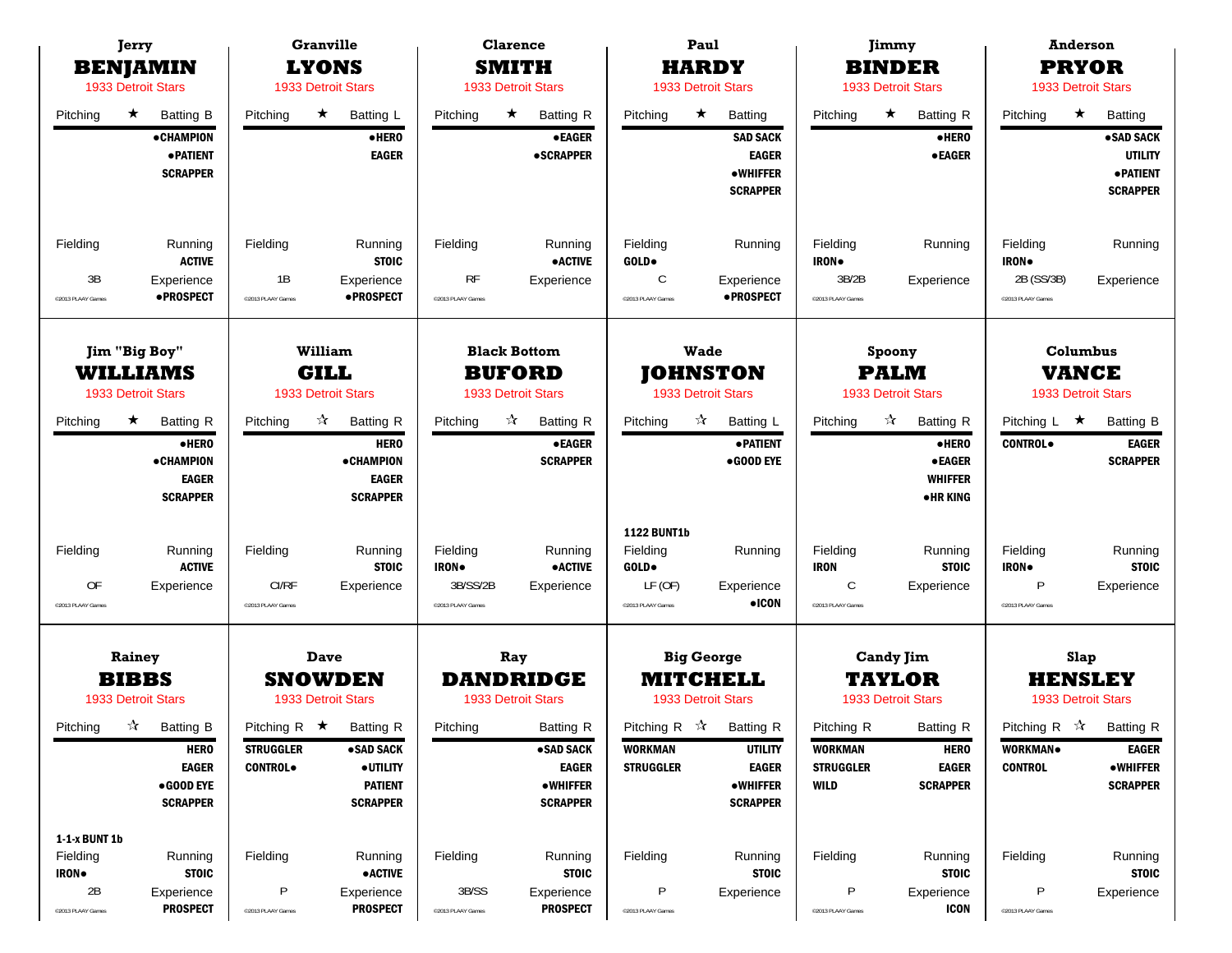| <b>Country Jake</b><br><b>STEPHENS</b>                              |                                                                    | Rap<br><b>DIXON</b>                                            |                                                                                                           |                                                        | Chaney<br><b>WHITE</b>                                                                                 |                                                                        | Pete<br>WASHINGTON                                                                          |                                                          | Dick<br><b>LUNDY</b>                                                                          |                                                       | <b>Biz</b><br><b>MACKEY</b>                                                                         |
|---------------------------------------------------------------------|--------------------------------------------------------------------|----------------------------------------------------------------|-----------------------------------------------------------------------------------------------------------|--------------------------------------------------------|--------------------------------------------------------------------------------------------------------|------------------------------------------------------------------------|---------------------------------------------------------------------------------------------|----------------------------------------------------------|-----------------------------------------------------------------------------------------------|-------------------------------------------------------|-----------------------------------------------------------------------------------------------------|
| 1933 Philadelphia Stars<br>Pitching<br>$\star$                      | <b>Batting R</b><br><b>SCRAPPER</b><br><b>•WHIFFER</b>             | 1933 Philadelphia Stars<br>Pitching<br>$\star$                 | <b>Batting R</b><br>•HERO<br>• CHAMPION<br><b>• PATIENT</b><br><b>GOOD EYE</b><br><b>•SLUGGER</b>         | Pitching                                               | 1933 Philadelphia Stars<br>$\star$<br><b>Batting R</b><br><b>HERO</b>                                  | Pitching                                                               | 1933 Philadelphia Stars<br>$\star$<br>Batting L<br>• SAD SACK<br><b>•EAGER</b><br>• WHIFFER | Pitching                                                 | 1933 Philadelphia Stars<br>$\star$<br><b>Batting B</b><br><b>•CHAMPION</b>                    | Pitching                                              | 1933 Philadelphia Stars<br>$\star$<br><b>Batting B</b><br><b>•CHAMPION</b><br><b>•SCRAPPER</b>      |
| 1-1-x BUNT 1b<br>Fielding<br>SS<br>©2013 PLAAY Games                | Running<br>Experience<br><b>ICON</b>                               | Fielding<br>GOLD.<br>RF/CF/LF<br><sup>©</sup> 2013 PLAAY Games | Running<br><b>•ACTIVE</b><br>Experience                                                                   | Fielding<br>LF<br>@2013 PLAAY Games                    | Running<br><b>•ACTIVE</b><br>Experience<br><b>ICON</b>                                                 | Fielding<br><b>GOLD</b> .<br><b>CF</b><br><sup>©2013</sup> PLAAY Games | Running<br><b>STOIC</b><br>Experience<br>$\bullet$ ICON                                     | Fielding<br>GOLD.<br>SS<br>@2013 PLAAY Games             | Running<br>Experience<br><b>ICON</b>                                                          | Fielding<br>GOLD.<br>C<br>@2013 PLAAY Games           | Running<br>•STOIC<br>Experience<br><b>ICON</b>                                                      |
| Jud<br>1933 Philadelphia Stars                                      | Eggie<br>WILSON<br><b>DALLARD</b><br>1933 Philadelphia Stars       |                                                                |                                                                                                           |                                                        | Tom<br><b>FINLEY</b><br>1933 Philadelphia Stars                                                        | <b>Mickey "Jelly"</b><br><b>CASEY</b><br>1933 Philadelphia Stars       |                                                                                             |                                                          | Webster<br><b>McDONALD</b><br>1933 Philadelphia Stars                                         | Paul<br><b>CARTER</b><br>1933 Philadelphia Stars      |                                                                                                     |
| $\star$<br>Pitching                                                 | Batting L<br><b>HERO</b><br><b>•CHAMPION</b><br>$\bullet$ GOOD EYE | $\star$<br>Pitching                                            | <b>Batting R</b><br>•SAD SACK                                                                             | Pitching                                               | $\frac{1}{\sqrt{2}}$<br><b>Batting R</b><br>· UTILITY<br><b>•EAGER</b><br><b>•WHIFFER</b>              | Pitching                                                               | ☆<br><b>Batting R</b><br>· UTILITY<br><b>EAGER</b><br><b>SCRAPPER</b>                       | Pitching R $\star$<br><b>CONTROL</b>                     | Batting L<br>•SAD SACK<br>· UTILITY<br><b>EAGER</b><br><b>WHIFFER</b>                         | Pitching R $\star$<br><b>STAR</b> .<br><b>CONTROL</b> | <b>Batting R</b><br>• SAD SACK<br><b>UTILITY</b><br><b>EAGER</b><br><b>WHIFFER</b>                  |
| Fielding<br><b>IRON</b><br>3B/1B<br>©2013 PLAAY Games               | Running<br>Experience<br>$\bullet$ ICON                            | Fielding<br>1B<br><sup>©</sup> 2013 PLAAY Games                | Running<br>•STOIC<br>Experience                                                                           | Fielding<br><b>IRON</b><br>3B/SS<br>@2013 PLAAY Games  | Running<br>Experience                                                                                  | Fielding<br><b>IRON</b><br>C(3B)<br><sup>©2013</sup> PLAAY Games       | Running<br><b>STOIC</b><br>Experience                                                       | Fielding<br>P<br>@2013 PLAAY Games                       | Running<br><b>STOIC</b><br>Experience<br>$\bullet$ ICON                                       | Fielding<br>P<br>@2013 PLAAY Games                    | Running<br><b>STOIC</b><br>Experience                                                               |
| <b>Jim "Cannonball"</b><br><b>WILLIS</b><br>1933 Philadelphia Stars |                                                                    | Herb<br><b>SMITH</b><br>1933 Philadelphia Stars                |                                                                                                           | Porter<br><b>CHARLESTON</b><br>1933 Philadelphia Stars |                                                                                                        | Henry<br><b>RICHARDSON</b><br>1933 Philadelphia Stars                  |                                                                                             | <b>Cliff</b><br><b>CARTER</b><br>1933 Philadelphia Stars |                                                                                               | Ewing<br>WADDY<br><b>1933 Detroit Stars</b>           |                                                                                                     |
| Pitching R $\star$ Batting R<br><b>STAR</b> .<br><b>CONTROL</b>     | • SAD SACK<br><b>EAGER</b><br><b>WHIFFER</b><br><b>SCRAPPER</b>    | ACE.<br><b>CONTROL</b><br><b>FLASH</b> .                       | Pitching R $\mathbf{\hat{x}}$ Batting R<br>•SAD SACK<br><b>EAGER</b><br><b>WHIFFER</b><br><b>SCRAPPER</b> | <b>STAR</b> .<br><b>DB CONTROL</b>                     | Pitching R $\vec{x}$ Batting R<br><b>•UTILITY</b><br><b>EAGER</b><br><b>WHIFFER</b><br><b>SCRAPPER</b> | Pitching R<br><b>WORKMAN</b><br><b>DB CONTROL</b>                      | <b>Batting R</b><br><b>UTILITY</b><br><b>EAGER</b><br><b>WHIFFER</b><br><b>SCRAPPER</b>     | <b>CONTROL</b>                                           | Pitching R $\mathbf{\hat{x}}$ Batting R<br><b>EAGER</b><br><b>•WHIFFER</b><br><b>SCRAPPER</b> | Pitching L<br><b>WORKMAN</b><br><b>STRUGGLER</b>      | Batting L<br><b>SAD SACK</b><br><b>UTILITY</b><br><b>EAGER</b><br><b>WHIFFER</b><br><b>SCRAPPER</b> |
| Fielding<br><b>IRON</b><br>$\sf P$<br>@2013 PLAAY Games             | Running<br><b>STOIC</b><br>Experience                              | Fielding<br><b>IRON</b><br>P<br>@2013 PLAAY Games              | Running<br><b>STOIC</b><br>Experience                                                                     | Fielding<br>P<br>@2013 PLAAY Games                     | Running<br><b>STOIC</b><br>Experience                                                                  | Fielding<br>Ρ<br>@2013 PLAAY Games                                     | Running<br><b>STOIC</b><br>Experience                                                       | Fielding<br>P<br>@2013 PLAAY Games                       | Running<br><b>STOIC</b><br>Experience                                                         | Fielding<br>P<br>@2013 PLAAY Games                    | Running<br><b>STOIC</b><br>Experience<br><b>PROSPECT</b>                                            |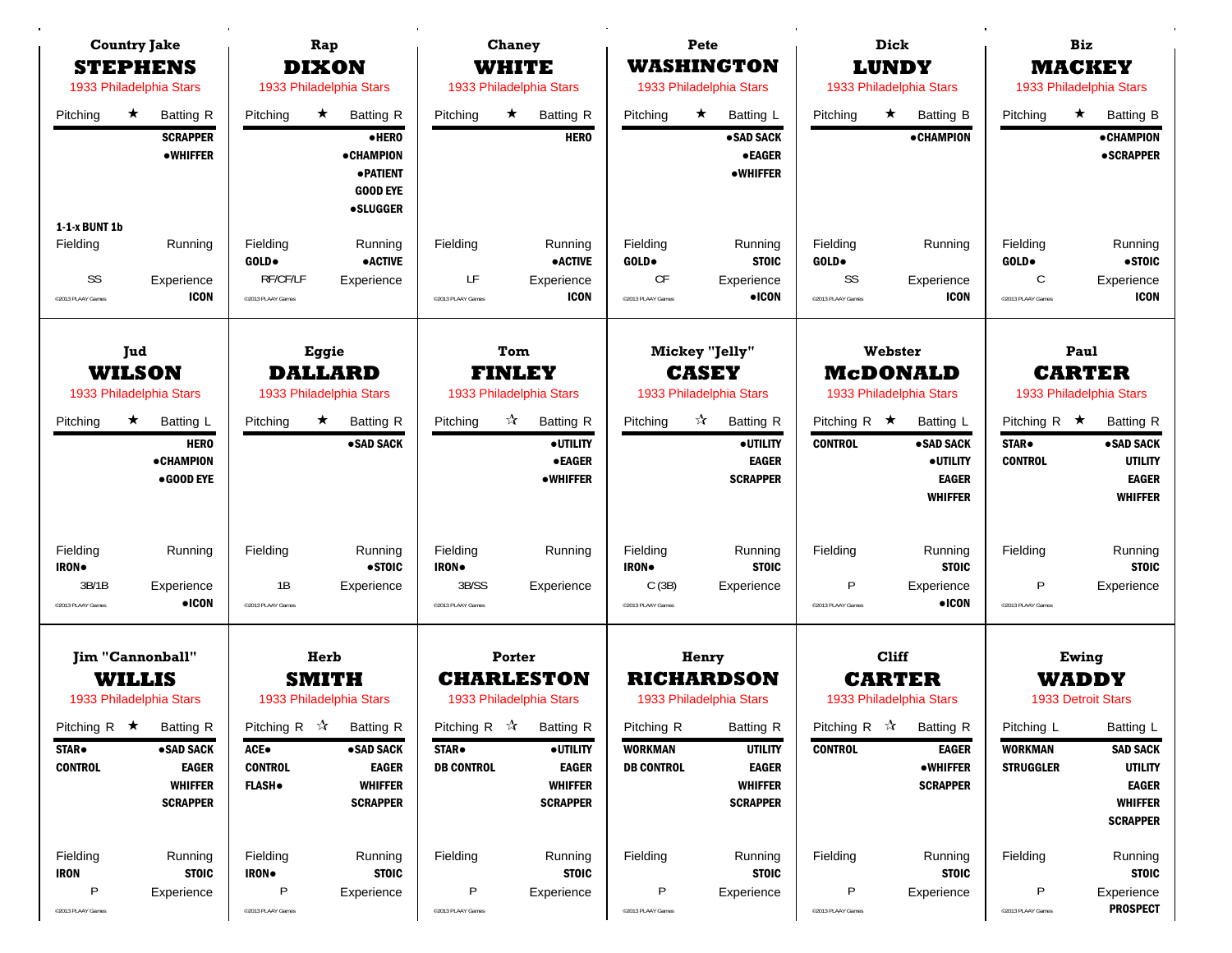|                                                   | <b>Showboat</b><br><b>THOMAS</b><br>1933 New York Black Yankees                                                                       | <b>Bill</b><br><b>YANCEY</b><br>1933 New York Black Yankees |                                                                                           |                                                              | <b>Walter "Rev"</b><br>John<br><b>CANNADY</b><br><b>BECKWITH</b><br>1933 New York Black Yankees<br>1933 New York Black Yankees |                                                                       |                                                                                                                  |                                                   | <b>Clint</b><br>George<br><b>SCALES</b><br><b>THOMAS</b><br>1933 New York Black Yankees<br>1933 New York Black Yankees |                                                      |                                                                                                                     |  |
|---------------------------------------------------|---------------------------------------------------------------------------------------------------------------------------------------|-------------------------------------------------------------|-------------------------------------------------------------------------------------------|--------------------------------------------------------------|--------------------------------------------------------------------------------------------------------------------------------|-----------------------------------------------------------------------|------------------------------------------------------------------------------------------------------------------|---------------------------------------------------|------------------------------------------------------------------------------------------------------------------------|------------------------------------------------------|---------------------------------------------------------------------------------------------------------------------|--|
| Pitching                                          | $\star$<br>Batting L<br><b>SAD SACK</b><br><b>WHIFFER</b><br><b>•EAGER</b><br><b>SCRAPPER</b>                                         | Pitching                                                    | $\star$<br><b>Batting R</b><br><b>EAGER</b><br><b>SCRAPPER</b>                            | Pitching                                                     | $\star$<br><b>Batting R</b><br>·HERO<br><b>•CHAMPION</b><br>•GOOD EYE<br><b>•SCRAPPER</b>                                      | Pitching                                                              | $\star$<br><b>Batting B</b><br><b>CHAMPION</b><br><b>•EAGER</b><br><b>WHIFFER</b><br>• HR KING<br><b>SLUGGER</b> | Pitching                                          | $\star$<br><b>Batting R</b><br><b>•CHAMPION</b><br>• PATIENT<br><b>•SLUGGER</b>                                        | Pitching                                             | $\star$<br><b>Batting R</b><br><b>HERO</b><br><b>GOOD EYE</b>                                                       |  |
| Fielding<br>GOLD.<br>1B<br>@2013 PLAAY Games      | Running<br><b>STOIC</b><br>Experience<br><b>ICON</b>                                                                                  | Fielding<br>SS (IF)<br>@2013 PLAAY Games                    | Running<br>Experience                                                                     | Fielding<br>2B/3B/SS<br>@2013 PLAAY Games                    | Running<br>Experience                                                                                                          | Fielding<br>IRON.<br>SS/3B/C<br>@2013 PLAAY Games                     | Running<br>• STOIC<br>Experience<br>$\bullet$ ICON                                                               | Fielding<br>2B/UT<br>@2013 PLAAY Games            | Running<br>Experience<br><b>ICON</b>                                                                                   | Fielding<br>GOLD.<br>CF<br>@2013 PLAAY Games         | Running<br><b>•ACTIVE</b><br>Experience<br><b>ICON</b>                                                              |  |
|                                                   | <b>Fats</b><br><b>Robert "Eggie"</b><br><b>JENKINS</b><br><b>CLARKE</b><br>1933 New York Black Yankees<br>1933 New York Black Yankees |                                                             |                                                                                           | <b>Bill</b><br><b>HOLLAND</b><br>1933 New York Black Yankees |                                                                                                                                | <b>Double Duty</b><br><b>RADCLIFFE</b><br>1933 New York Black Yankees |                                                                                                                  |                                                   | Ted<br><b>TRENT</b><br>1933 New York Black Yankees                                                                     |                                                      | Joe<br><b>WIGGINS</b><br>1933 New York Black Yankees<br>$\frac{1}{\sqrt{2}}$<br><b>Batting R</b><br><b>•SLUGGER</b> |  |
| Pitching                                          | $\star$<br>Batting L<br>•GOOD EYE                                                                                                     | Pitching                                                    | $\star$<br><b>Batting R</b><br>· UTILITY<br><b>•EAGER</b><br>•GOOD EYE<br><b>SCRAPPER</b> | Pitching R $\star$<br><b>CONTROL</b>                         | <b>Batting B</b><br><b>SAD SACK</b><br><b>UTILITY</b><br><b>EAGER</b><br><b>WHIFFER</b><br><b>SCRAPPER</b>                     | Pitching R $\star$<br><b>CONTROL</b>                                  | <b>Batting R</b><br>$\bullet$ HERO<br><b>EAGER</b>                                                               | Pitching R<br>STAR <sup>.</sup><br><b>CONTROL</b> | Batting R<br><b>SAD SACK</b><br><b>•UTILITY</b><br><b>EAGER</b><br><b>WHIFFER</b><br><b>SCRAPPER</b>                   | Pitching                                             |                                                                                                                     |  |
| Fielding<br>0F<br>©2013 PLAAY Games               | Running<br><b>•ACTIVE</b><br>Experience                                                                                               | Fielding<br>C<br><sup>©</sup> 2013 PLAAY Games              | Running<br><b>STOIC</b><br>Experience                                                     | Fielding<br>P<br>@2013 PLAAY Games                           | Running<br><b>STOIC</b><br>Experience                                                                                          | Fielding<br>C/P<br>@2013 PLAAY Games                                  | Running<br>Experience                                                                                            | Fielding<br>P<br>@2013 PLAAY Games                | Running<br><b>STOIC</b><br>Experience                                                                                  | Fielding<br>3B (SS)<br><sup>©</sup> 2013 PLAAY Games | Running<br><b>STOIC</b><br>Experience<br>·PROSPECT                                                                  |  |
| Pitching L                                        | <b>Neck</b><br><b>STANLEY</b><br>1933 New York Black Yankees<br>Batting L                                                             | Pitching R                                                  | Connie<br><b>RECTOR</b><br>1933 New York Black Yankees<br><b>Batting R</b>                | Pitching R                                                   | Ray<br>WILLIAMS<br>1933 New York Black Yankees<br><b>Batting R</b>                                                             | Pitching L                                                            | Luther<br><b>FARRELL</b><br>1933 New York Black Yankees<br>Batting L                                             | Pitching                                          | 1933 New York Black Yankees<br>Batting                                                                                 | 1933 New York Black Yankees<br>Pitching<br>Batting   |                                                                                                                     |  |
| <b>STAR</b> .<br><b>CONTROL</b>                   | • SAD SACK<br>· UTILITY<br><b>EAGER</b><br><b>WHIFFER</b><br><b>SCRAPPER</b>                                                          | <b>WORKMAN</b> .<br><b>CONTROL</b>                          | <b>EAGER</b><br><b>SLUGGER</b>                                                            | <b>STRUGGLER</b>                                             | •SAD SACK<br><b>UTILITY</b><br><b>EAGER</b><br><b>WHIFFER</b><br><b>SCRAPPER</b>                                               | <b>WORKMAN</b>                                                        | •HERO<br>• HR KING                                                                                               |                                                   |                                                                                                                        |                                                      |                                                                                                                     |  |
| Fielding<br><b>IRON</b><br>P<br>@2013 PLAAY Games | Running<br><b>STOIC</b><br>Experience                                                                                                 | Fielding<br>P<br><sup>©</sup> 2013 PLAAY Games              | Running<br><b>STOIC</b><br>Experience<br><b>ICON</b>                                      | Fielding<br>P<br>@2013 PLAAY Games                           | Running<br><b>STOIC</b><br>Experience<br><b>PROSPECT</b>                                                                       | Fielding<br>P<br>@2013 PLAAY Games                                    | Running<br><b>STOIC</b><br>Experience                                                                            | Fielding<br>@2013 PLAAY Games                     | Running<br>Experience                                                                                                  | Fielding<br>@2013 PLAAY Games                        | Running<br>Experience                                                                                               |  |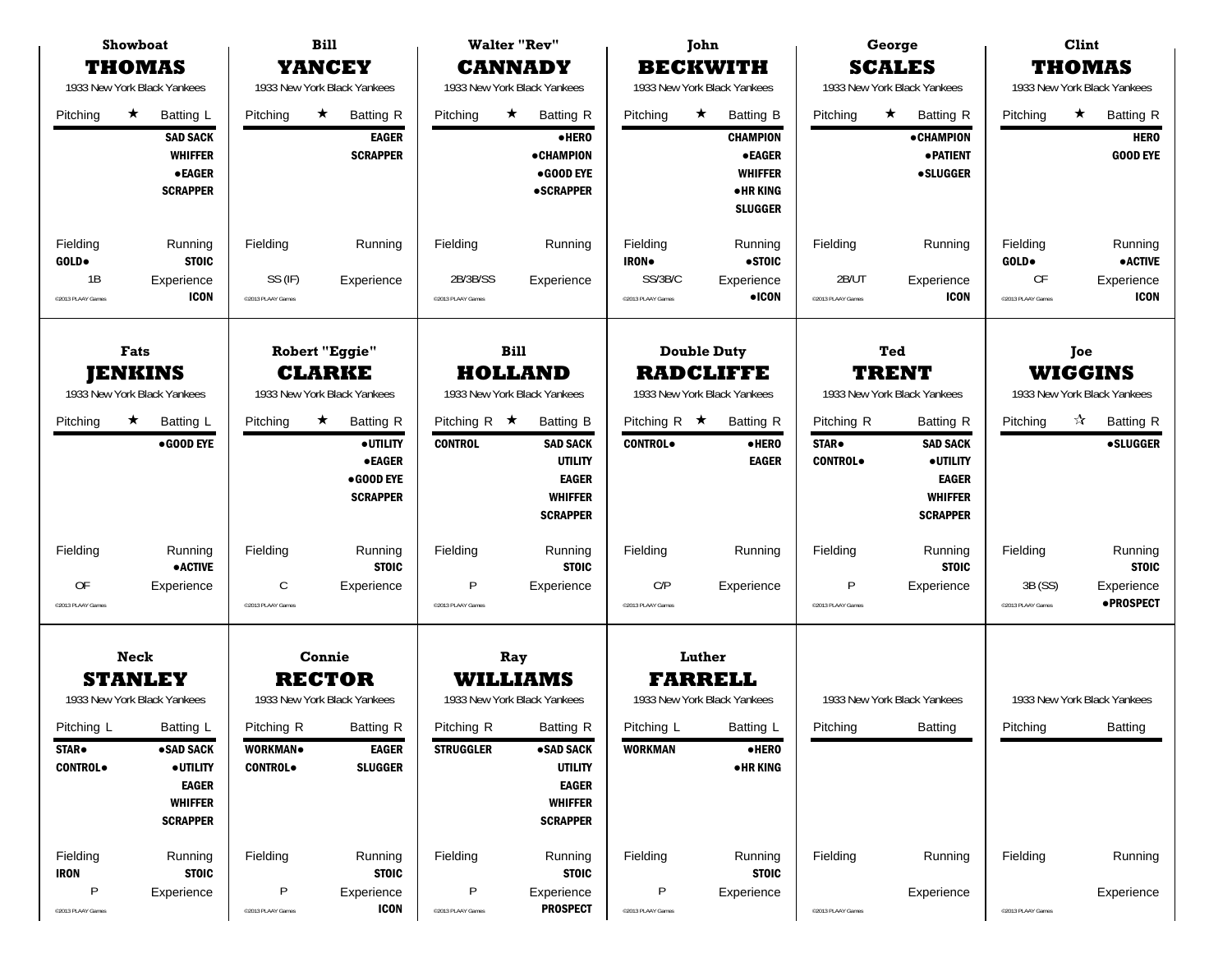| Cando<br><b>LOPEZ</b><br>1933 Cuban Stars                                                                |                                                                                                        | Pedro<br><b>ARANGO</b><br>1933 Cuban Stars                         |                                                                                                            | Lazaro<br><b>SALAZAR</b><br>1933 Cuban Stars                               |                                                                                                 |                                                                | <b>Miguel</b><br><b>SOLIS</b><br>1933 Cuban Stars                                                   |                                                   | Cho-Cho<br>Jose<br><b>CORREA</b><br><b>PEREZ</b><br>1933 Cuban Stars<br>1933 Cuban Stars |                                                          |                                                                                                |
|----------------------------------------------------------------------------------------------------------|--------------------------------------------------------------------------------------------------------|--------------------------------------------------------------------|------------------------------------------------------------------------------------------------------------|----------------------------------------------------------------------------|-------------------------------------------------------------------------------------------------|----------------------------------------------------------------|-----------------------------------------------------------------------------------------------------|---------------------------------------------------|------------------------------------------------------------------------------------------|----------------------------------------------------------|------------------------------------------------------------------------------------------------|
| $\star$<br>Pitching                                                                                      | <b>Batting R</b><br><b>•EAGER</b>                                                                      | Pitching                                                           | $\star$<br><b>Batting R</b><br><b>EAGER</b><br><b>SCRAPPER</b>                                             | Pitching $L \star$<br><b>STAR</b> .                                        | Batting L<br><b>HERO</b><br><b>• PATIENT</b><br><b>•SLUGGER</b>                                 | Pitching                                                       | ★<br><b>Batting R</b><br>•HERO<br><b>•SCRAPPER</b>                                                  | Pitching                                          | $\star$<br><b>Batting R</b><br>$\bullet$ HERO<br><b>•SCRAPPER</b>                        | Pitching                                                 | $\star$<br><b>Batting R</b><br>· UTILITY<br><b>EAGER</b>                                       |
| Fielding<br>GOLD.<br>CF (IF)<br>@2013 PLAAY Games                                                        | Running<br><b>•ACTIVE</b><br>Experience<br>$\bullet$ ICON                                              | Fielding<br><b>IRON</b><br>3B/1B<br><sup>©</sup> 2013 PLAAY Games  | Running<br>Experience                                                                                      | Fielding<br>GOLD.<br>OF<br>@2013 PLAAY Games                               | Running<br>Experience                                                                           | Fielding<br><b>IRON</b><br>3B<br><sup>©</sup> 2013 PLAAY Games | Running<br>Experience                                                                               | Fielding<br>IRON.<br>SS (OF)<br>@2013 PLAAY Games | Running<br>Experience                                                                    | Fielding<br>IRON.<br>UT<br><sup>©</sup> 2013 PLAAY Games | Running<br><b>STOIC</b><br>Experience                                                          |
| <b>Jose Maria</b><br>Alejandro<br><b>OMS</b><br><b>FERNANDEZ</b><br>1933 Cuban Stars<br>1933 Cuban Stars |                                                                                                        | Yoyo<br><b>DIAZ</b><br>1933 Cuban Stars                            |                                                                                                            | Isidro<br><b>FABRE</b><br>1933 Cuban Stars                                 |                                                                                                 |                                                                | Cocaina<br><b>GARCIA</b><br>1933 Cuban Stars                                                        | Salvador<br><b>MASSIP</b><br>1933 Cuban Stars     |                                                                                          |                                                          |                                                                                                |
| Pitching<br>$\star$                                                                                      | <b>Batting R</b><br>·HERO<br><b>•EAGER</b><br><b>SCRAPPER</b>                                          | Pitching                                                           | ☆<br>Batting L<br><b>• CHAMPION</b>                                                                        | Pitching R $\star$<br><b>WORKMAN</b><br><b>CONTROL</b> .<br><b>FLASH</b> . | <b>Batting R</b><br>•SAD SACK<br>· UTILITY<br><b>EAGER</b><br><b>WHIFFER</b><br><b>SCRAPPER</b> | Pitching R $\star$<br><b>STRUGGLER</b><br><b>CONTROL</b>       | <b>Batting R</b><br><b>EAGER</b><br><b>SCRAPPER</b>                                                 | Pitching $L \star$<br>WORKMAN.<br><b>CONTROL</b>  | Batting L<br><b>HERO</b><br><b>EAGER</b><br><b>•SLUGGER</b>                              | Pitching<br><b>WORKMAN</b><br><b>STRUGGLER</b>           | <b>Batting</b><br>• SAD SACK<br>· UTILITY<br><b>EAGER</b><br><b>WHIFFER</b><br><b>SCRAPPER</b> |
| Fielding<br>C<br>@2013 PLAAY Games                                                                       | Running<br><b>STOIC</b><br>Experience<br><b>ICON</b>                                                   | Fielding<br><b>IRON</b><br>CF(OF)<br><sup>©</sup> 2013 PLAAY Games | Running<br><b>•ACTIVE</b><br>Experience                                                                    | Fielding<br><b>IRON</b><br>P<br>©2013 PLAAY Games                          | Running<br><b>STOIC</b><br>Experience                                                           | Fielding<br>P<br>@2013 PLAAY Games                             | Running<br><b>STOIC</b><br>Experience                                                               | Fielding<br>P<br>@2013 PLAAY Games                | Running<br>Experience                                                                    | Fielding<br>P<br>@2013 PLAAY Games                       | Running<br><b>STOIC</b><br>Experience<br>· PROSPECT                                            |
|                                                                                                          | Rodolfo<br>т<br><b>FERNANDEZ</b><br><b>PLA</b><br>1933 Cuban Stars<br>1933 Cuban Stars                 |                                                                    |                                                                                                            | <b>Clemente</b><br><b>CABRERA</b><br>1933 Cuban Stars                      |                                                                                                 | Luis<br><b>TIANT</b><br>1933 Cuban Stars                       |                                                                                                     | 1933 Cuban Stars                                  |                                                                                          | 1933 Cuban Stars                                         |                                                                                                |
| Pitching R<br><b>STRUGGLER</b> .<br><b>CONTROL</b><br><b>FLASH</b> .                                     | <b>Batting R</b><br>• SAD SACK<br><b>UTILITY</b><br><b>EAGER</b><br><b>WHIFFER</b><br><b>•SCRAPPER</b> | Pitching R<br><b>STRUGGLER</b><br><b>WILD</b> .                    | <b>Batting R</b><br><b>SAD SACK</b><br><b>UTILITY</b><br><b>EAGER</b><br><b>WHIFFER</b><br><b>SCRAPPER</b> |                                                                            | Pitching $\mathbf{\hat{x}}$ Batting R<br><b>• PATIENT</b><br><b>•WHIFFER</b>                    | Pitching L<br><b>STAR</b> .<br><b>CONTROL</b><br><b>FLASH</b>  | Batting L<br><b>SAD SACK</b><br><b>UTILITY</b><br><b>EAGER</b><br><b>WHIFFER</b><br><b>SCRAPPER</b> | Pitching                                          | Batting                                                                                  | Pitching                                                 | Batting                                                                                        |
| Fielding<br>P<br>@2013 PLAAY Games                                                                       | Running<br><b>STOIC</b><br>Experience                                                                  | Fielding<br><b>IRON</b><br>P<br><sup>©</sup> 2013 PLAAY Games      | Running<br><b>STOIC</b><br>Experience<br><b>PROSPECT</b>                                                   | Fielding<br>$\mathsf{OF}% _{T}$<br>@2013 PLAAY Games                       | Running<br>Experience<br><b>PROSPECT</b>                                                        | Fielding<br>P<br>@2013 PLAAY Games                             | Running<br><b>STOIC</b><br>Experience                                                               | Fielding<br>@2013 PLAAY Games                     | Running<br>Experience                                                                    | Fielding<br>@2013 PLAAY Games                            | Running<br>Experience                                                                          |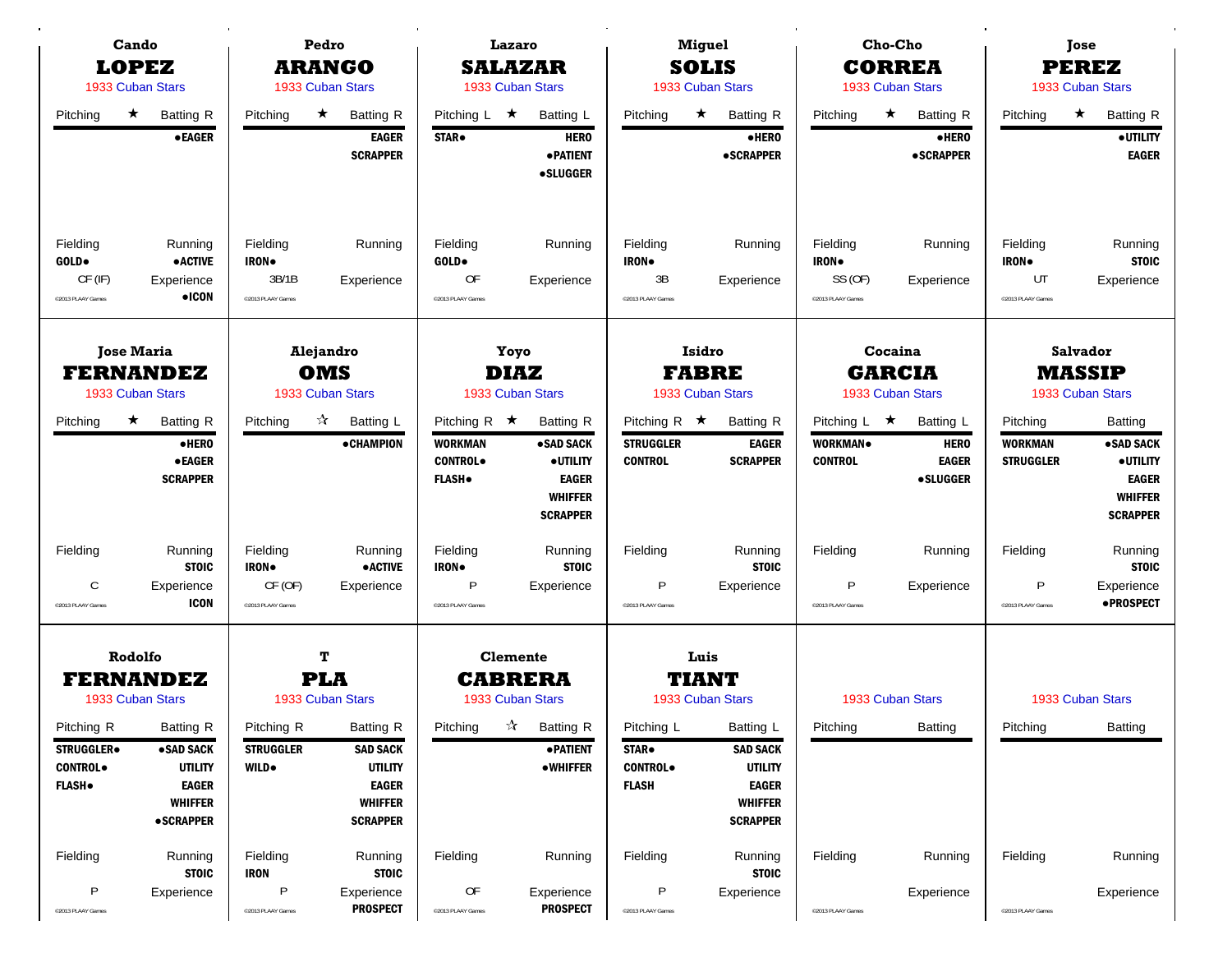| <b>Newt</b>                                                   |                                                                                                            |                                                                  | <b>Charles</b>                                                              | Ollie                                                     |                                                                                        |                                                     | <b>Chet</b>                                                                               |                                                              | <b>Andy</b>                                                                 | Frank                                                                 |                                                                                               |  |
|---------------------------------------------------------------|------------------------------------------------------------------------------------------------------------|------------------------------------------------------------------|-----------------------------------------------------------------------------|-----------------------------------------------------------|----------------------------------------------------------------------------------------|-----------------------------------------------------|-------------------------------------------------------------------------------------------|--------------------------------------------------------------|-----------------------------------------------------------------------------|-----------------------------------------------------------------------|-----------------------------------------------------------------------------------------------|--|
| <b>ALLEN</b><br>1933 Kansas City Monarchs                     |                                                                                                            |                                                                  | <b>BEVERLY</b><br>1933 Kansas City Monarchs                                 | <b>BOYD</b><br>1933 Kansas City Monarchs                  |                                                                                        |                                                     | <b>BREWER</b><br>1933 Kansas City Monarchs                                                |                                                              | <b>COOPER</b><br>1933 Kansas City Monarchs                                  |                                                                       | <b>DUNCAN</b><br>1933 Kansas City Monarchs                                                    |  |
| Pitching<br>$\star$                                           | <b>Batting B</b>                                                                                           | Pitching R $\star$                                               | <b>Batting R</b>                                                            | Pitching R $\sqrt{\lambda}$                               | <b>Batting R</b>                                                                       | Pitching R $\star$                                  | <b>Batting B</b>                                                                          | Pitching $L \star$                                           | <b>Batting R</b>                                                            | Pitching R $\star$                                                    | <b>Batting R</b>                                                                              |  |
|                                                               | •HERO<br>•GOOD EYE<br>• SCRAPPER                                                                           | <b>STAR</b> .<br><b>CONTROL</b><br><b>FLASH</b> .                | •SAD SACK<br>· UTILITY<br><b>EAGER</b><br><b>WHIFFER</b><br><b>SCRAPPER</b> | WORKMAN.<br><b>WILD</b> .<br><b>FLASH</b> .               | <b>SAD SACK</b><br><b>UTILITY</b><br><b>EAGER</b><br><b>WHIFFER</b><br><b>SCRAPPER</b> | <b>STAR</b><br><b>CONTROL</b>                       | • SAD SACK<br>· UTILITY<br><b>EAGER</b><br><b>WHIFFER</b><br><b>SCRAPPER</b>              | <b>CONTROL</b>                                               | •SAD SACK<br>· UTILITY<br><b>EAGER</b><br><b>WHIFFER</b><br><b>SCRAPPER</b> |                                                                       | <b>• PATIENT</b><br><b>•WHIFFER</b><br><b>•SCRAPPER</b>                                       |  |
| 1-1-x BUNT 1b<br>Fielding<br>GOLD.<br>SS<br>@2013 PLAAY Games | Running<br><b>•ACTIVE</b><br>Experience<br><b>ICON</b>                                                     | Fielding<br>Ρ<br><sup>©</sup> 2013 PLAAY Games                   | Running<br><b>STOIC</b><br>Experience                                       | Fielding<br><b>IRON</b><br>P<br>©2013 PLAAY Games         | Running<br><b>STOIC</b><br>Experience<br><b>PROSPECT</b>                               | Fielding<br>P<br><sup>©</sup> 2013 PLAAY Games      | Running<br><b>STOIC</b><br>Experience<br>$\bullet$ ICON                                   | Fielding<br>P<br>@2013 PLAAY Games                           | Running<br><b>STOIC</b><br>Experience<br><b>ICON</b>                        | Fielding<br>GOLD.<br>C(OF)<br>@2013 PLAAY Games                       | Running<br>Experience<br><b>ICON</b>                                                          |  |
|                                                               | Eddie<br>George<br><b>DWIGHT</b><br><b>GILES</b><br>1933 Kansas City Monarchs<br>1933 Kansas City Monarchs |                                                                  |                                                                             | <b>Newt</b><br><b>JOSEPH</b><br>1933 Kansas City Monarchs |                                                                                        | Dink<br><b>MOTHELL</b><br>1933 Kansas City Monarchs |                                                                                           | <b>Garrett</b><br><b>NORMAN</b><br>1933 Kansas City Monarchs |                                                                             | <b>Bullet Joe</b><br><b>ROGAN</b><br>1933 Kansas City Monarchs        |                                                                                               |  |
| $\star$<br>Pitching                                           | <b>Batting R</b><br>· UTILITY<br><b>PATIENT</b><br><b>GOOD EYE</b><br><b>SCRAPPER</b>                      | Pitching                                                         | $\star$<br>Batting L<br>• CHAMPION<br>$\bullet$ GOOD EYE<br><b>SCRAPPER</b> | Pitching                                                  | $\star$<br><b>Batting R</b><br><b>HERO</b><br><b>•WHIFFER</b>                          | Pitching                                            | $\star$<br><b>Batting B</b><br><b>• PATIENT</b><br>$\bullet$ GOOD EYE<br><b>•SCRAPPER</b> | Pitching                                                     | <b>Batting R</b><br>· UTILITY<br><b>SCRAPPER</b>                            | Pitching R $\star$<br><b>STAR</b> .<br><b>CONTROL</b><br><b>FLASH</b> | <b>Batting R</b><br>$\bullet$ HERO<br><b>•CHAMPION</b><br><b>• PATIENT</b><br><b>•WHIFFER</b> |  |
| 1-1-x BUNT 1b<br>Fielding<br><b>CF</b><br>©2013 PLAAY Games   | Running<br><b>ACTIVE</b><br>Experience                                                                     | 1-1-x BUNT 1b<br>Fielding<br>1B<br><sup>©</sup> 2013 PLAAY Games | Running<br><b>•ACTIVE</b><br>Experience                                     | Fielding<br><b>IRON</b><br>3B<br>@2013 PLAAY Games        | Running<br>Experience                                                                  | Fielding<br>2B<br>@2013 PLAAY Games                 | Running<br><b>•ACTIVE</b><br>Experience                                                   | Fielding<br>0F<br>@2013 PLAAY Games                          | Running<br><b>STOIC</b><br>Experience<br><b>•PROSPECT</b>                   | Fielding<br>GOLD.<br>P/OF<br>@2013 PLAAY Games                        | Running<br>Experience<br><b>ICON</b>                                                          |  |
| Leslie<br><b>STARKS</b><br>1933 Kansas City Monarchs          |                                                                                                            | Tom<br><b>YOUNG</b><br>1933 Kansas City Monarchs                 |                                                                             |                                                           | 1933 Kansas City Monarchs                                                              |                                                     | 1933 Kansas City Monarchs                                                                 |                                                              | 1933 Kansas City Monarchs                                                   |                                                                       | 1933 Kansas City Monarchs                                                                     |  |
| Pitching $\mathbb{\hat{X}}$ Batting R                         | <b>EAGER</b><br><b>WHIFFER</b><br><b>•SLUGGER</b>                                                          | Pitching                                                         | ★ Batting L<br>$\bullet$ HERO<br><b>•EAGER</b>                              | Pitching                                                  | <b>Batting</b>                                                                         | Pitching                                            | Batting                                                                                   | Pitching                                                     | <b>Batting</b>                                                              |                                                                       |                                                                                               |  |
| Fielding                                                      | Running<br><b>STOIC</b>                                                                                    | Fielding<br>IRON.                                                | Running                                                                     | Fielding                                                  | Running                                                                                | Fielding                                            | Running                                                                                   | Fielding                                                     | Running                                                                     | Fielding                                                              | Running                                                                                       |  |
| $\mathsf{RF}$<br>@2013 PLAAY Games                            | Experience<br>·PROSPECT                                                                                    | C<br>2013 PLAAY Games                                            | Experience                                                                  | @2013 PLAAY Games                                         | Experience                                                                             | @2013 PLAAY Games                                   | Experience                                                                                | @2013 PLAAY Games                                            | Experience                                                                  | @2013 PLAAY Games                                                     | Experience                                                                                    |  |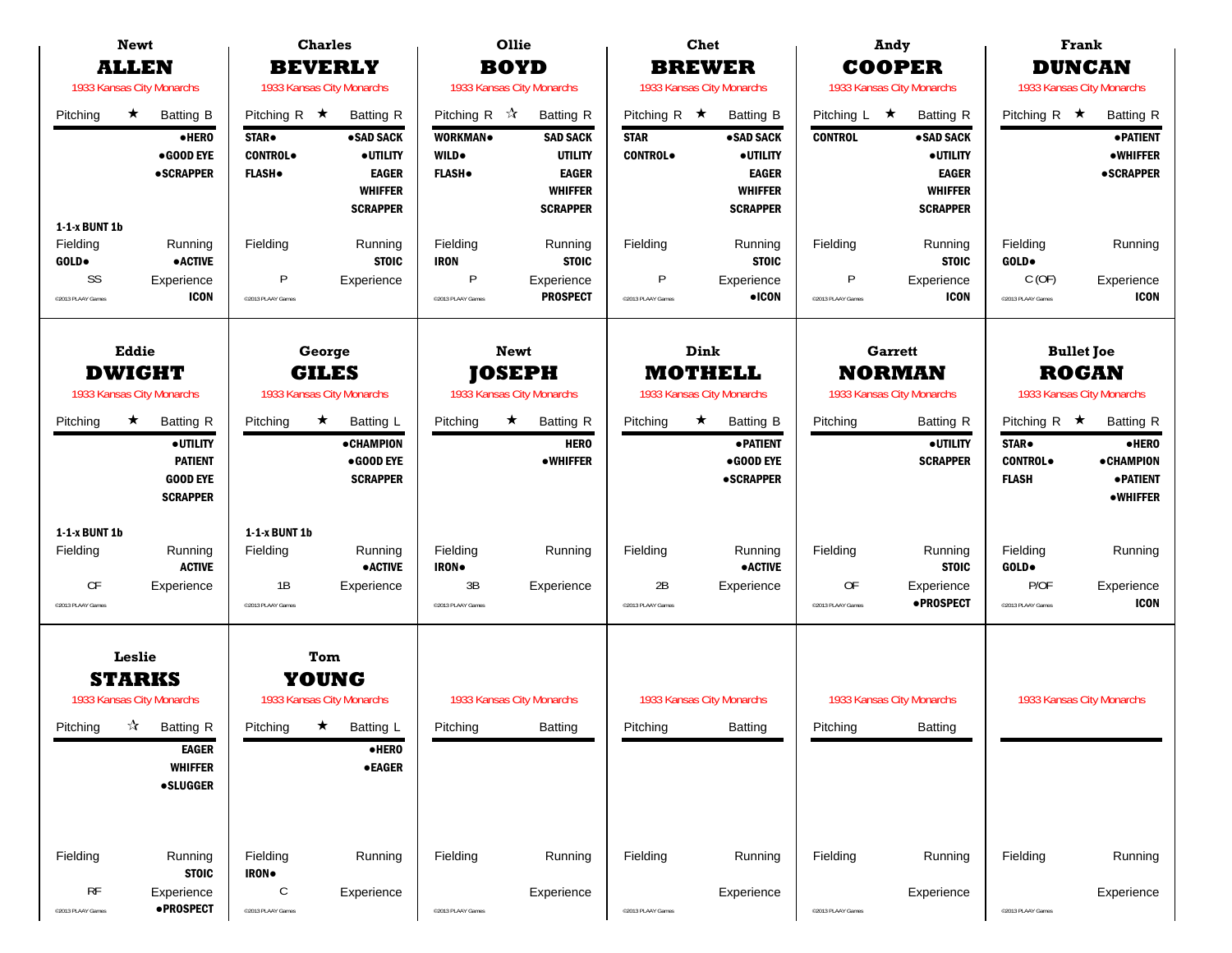| <b>Bud</b><br><b>MITCHELL</b>                                                                                          | <b>Charlie</b><br><b>LOONEY</b>                                                                                                                                | Foots<br><b>LEWIS</b>                                                                                                     | John<br><b>BURCH</b>                                                                                                                                | <b>Charlie</b><br><b>JUSTICE</b>                                                                                                                                   | <b>Showboat</b><br><b>WARE</b>                                                                                               |  |
|------------------------------------------------------------------------------------------------------------------------|----------------------------------------------------------------------------------------------------------------------------------------------------------------|---------------------------------------------------------------------------------------------------------------------------|-----------------------------------------------------------------------------------------------------------------------------------------------------|--------------------------------------------------------------------------------------------------------------------------------------------------------------------|------------------------------------------------------------------------------------------------------------------------------|--|
| 1933 Newark Dodgers<br>Pitching<br>$\star$<br><b>Batting R</b><br><b>EAGER</b><br><b>WHIFFER</b><br><b>SCRAPPER</b>    | 1933 Newark Dodgers<br>Pitching<br>★<br><b>Batting R</b><br>· UTILITY<br><b>EAGER</b><br><b>WHIFFER</b><br><b>SCRAPPER</b>                                     | 1933 Newark Dodgers<br><b>Batting R</b><br>Pitching<br>$\star$<br>•SAD SACK<br><b>UTILITY</b><br><b>•SCRAPPER</b>         | 1933 Newark Dodgers<br>$\frac{1}{\sqrt{2}}$<br><b>Batting R</b><br>Pitching<br><b>SAD SACK</b><br><b>EAGER</b><br><b>WHIFFER</b><br><b>SCRAPPER</b> | 1933 Newark Dodgers<br>$\mathbb{X}$<br><b>Batting R</b><br>Pitching<br><b>FLASH</b> .<br><b>•EAGER</b><br><b>CONTROL</b><br><b>SCRAPPER</b>                        | 1933 Newark Dodgers<br>$\frac{1}{\sqrt{2}}$<br><b>Batting R</b><br>Pitching<br>· UTILITY<br><b>•EAGER</b><br><b>SCRAPPER</b> |  |
| Fielding<br>Running<br>IRON.<br><b>STOIC</b><br>OF/1B/C<br>Experience<br>• PROSPECT<br>@2013 PLAAY Games               | Fielding<br>Running<br>•STOIC<br>IRON.<br>2B<br>Experience<br><sup>©</sup> 2013 PLAAY Games                                                                    | Fielding<br>Running<br>SS/2B<br>Experience<br>@2013 PLAAY Games                                                           | Fielding<br>Running<br><b>STOIC</b><br>IRON.<br>C/2B/SS<br>Experience<br><b>•PROSPECT</b><br>@2013 PLAAY Games                                      | Fielding<br>Running<br><b>STOIC</b><br>OF/P<br>Experience<br><b>PROSPECT</b><br>@2013 PLAAY Games                                                                  | Fielding<br>Running<br><b>STOIC</b><br>OF/2B<br>Experience<br><b>PROSPECT</b><br>@2013 PLAAY Games                           |  |
| Lou<br>Harry<br><b>DIALS</b><br><b>JEFFRIES</b><br>1933 Newark Dodgers<br>1933 Newark Dodgers                          |                                                                                                                                                                | <b>Bob</b><br><b>EVANS</b><br>1933 Newark Dodgers                                                                         | Homer<br><b>CRAIG</b><br>1933 Newark Dodgers                                                                                                        | <b>Slim</b><br><b>VAUGHN</b><br>1933 Newark Dodgers                                                                                                                | <b>Gilbert</b><br><b>COLEMAN</b><br>1933 Newark Dodgers                                                                      |  |
| $\star$<br><b>Batting R</b><br>Pitching                                                                                | $\star$<br>Batting<br>Pitching<br>· UTILITY<br><b>PATIENT</b>                                                                                                  | Pitching<br>$\star$<br><b>Batting R</b><br>· UTILITY<br><b>EAGER</b><br><b>WHIFFER</b><br><b>SCRAPPER</b>                 | Pitching R $\sqrt{\lambda}$<br><b>Batting R</b><br><b>STRUGGLER</b><br><b>HERO</b><br><b>EAGER</b><br><b>SCRAPPER</b>                               | Pitching L $\sqrt{\lambda}$<br><b>Batting R</b><br><b>STRUGGLER</b><br>•SAD SACK<br><b>CONTROL</b><br>UTILITY<br><b>EAGER</b><br><b>WHIFFER</b><br><b>SCRAPPER</b> | $\star$<br><b>Batting R</b><br>Pitching<br><b>• CHAMPION</b><br><b>EAGER</b><br><b>SCRAPPER</b>                              |  |
| Fielding<br>Running<br>1B/OF<br>Experience<br>@2013 PLAAY Games                                                        | Fielding<br>Running<br><b>•ACTIVE</b><br>3B (UT)<br>Experience<br>$\bullet$ ICON<br>@2013 PLAAY Games                                                          | Fielding<br>Running<br><b>STOIC</b><br><b>IRON</b><br><b>OF</b><br>Experience<br><b>PROSPECT</b><br>@2013 PLAAY Games     | Fielding<br>Running<br><b>STOIC</b><br>P<br>Experience<br><b>PROSPECT</b><br>@2013 PLAAY Games                                                      | Fielding<br>Running<br><b>STOIC</b><br>P<br>Experience<br><b>PROSPECT</b><br>@2013 PLAAY Games                                                                     | Fielding<br>Running<br><b>STOIC</b><br>MI<br>Experience<br><b>PROSPECT</b><br>@2013 PLAAY Games                              |  |
| <b>Nashville</b><br><b>SMITH</b><br>1933 Newark Dodgers<br>Pitching<br><b>Batting R</b><br>·SAD SACK<br><b>UTILITY</b> | <b>Admiral</b><br><b>WALKER</b><br>1933 Newark Dodgers<br>Pitching R $\vec{x}$ Batting R<br><b>WORKMAN</b><br>•SAD SACK<br><b>UTILITY</b><br><b>STRUGGLER®</b> | <b>James</b><br><b>WILSON</b><br>1933 Newark Dodgers<br>Pitching<br><b>Batting R</b><br><b>SAD SACK</b><br><b>UTILITY</b> | 1933 Newark Dodgers<br>Pitching<br>Batting                                                                                                          | 1933 Newark Dodgers<br>Pitching<br>Batting                                                                                                                         | 1933 Newark Dodgers<br>Pitching<br><b>Batting</b>                                                                            |  |
| <b>EAGER</b><br><b>WHIFFER</b><br><b>SCRAPPER</b><br>Fielding<br>Running                                               | <b>WILD</b> .<br><b>EAGER</b><br><b>WHIFFER</b><br><b>• HR KING</b><br>Fielding<br>Running                                                                     | <b>EAGER</b><br><b>WHIFFER</b><br><b>SCRAPPER</b><br>Fielding<br>Running                                                  | Fielding<br>Running                                                                                                                                 | Fielding<br>Running                                                                                                                                                | Fielding<br>Running                                                                                                          |  |
| <b>STOIC</b><br>P<br>Experience<br><b>PROSPECT</b><br>@2013 PLAAY Games                                                | P<br>Experience<br><b>PROSPECT</b><br>@2013 PLAAY Games                                                                                                        | <b>STOIC</b><br>OF<br>Experience<br><b>PROSPECT</b><br>@2013 PLAAY Games                                                  | Experience<br>@2013 PLAAY Games                                                                                                                     | Experience<br>@2013 PLAAY Games                                                                                                                                    | Experience<br>@2013 PLAAY Games                                                                                              |  |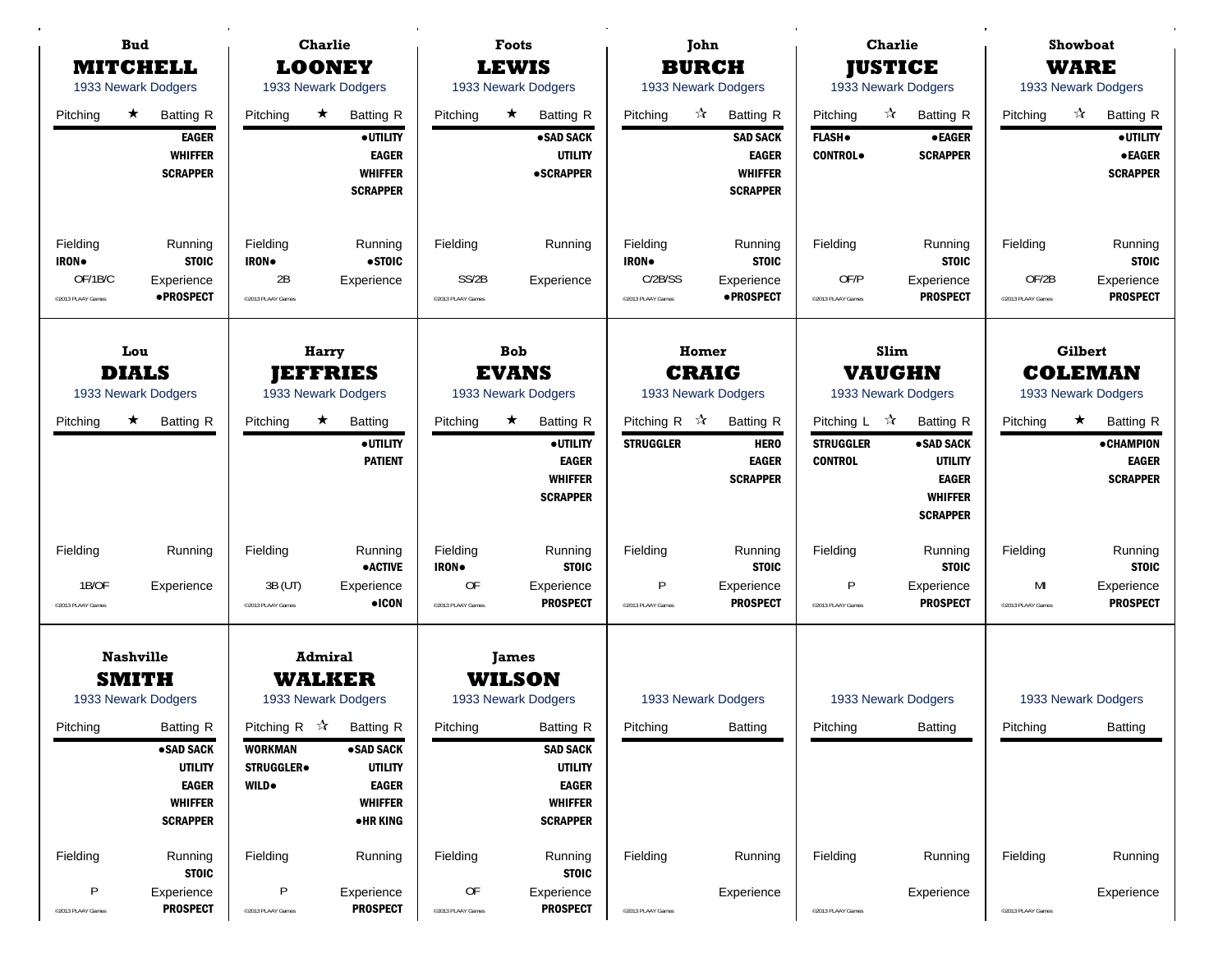| Gene<br><b>BENSON</b><br>1933 Bacharach Giants |                                                 | Otto<br><b>BRIGGS</b><br>1933 Bacharach Giants |                                                    |                                 | <b>Buddy</b><br>George<br><b>BURBAGE</b><br><b>CARR</b><br>1933 Bacharach Giants<br>1933 Bacharach Giants |                                  |                                                      | Phil<br><b>COCKRELL</b><br>1933 Bacharach Giants | <b>Dolly</b><br><b>COOPER</b><br>1933 Bacharach Giants |                                                        |                                                    |
|------------------------------------------------|-------------------------------------------------|------------------------------------------------|----------------------------------------------------|---------------------------------|-----------------------------------------------------------------------------------------------------------|----------------------------------|------------------------------------------------------|--------------------------------------------------|--------------------------------------------------------|--------------------------------------------------------|----------------------------------------------------|
| Pitching                                       | <b>Batting L</b><br>·HERO                       | Pitching                                       | Batting L<br><b>SAD SACK</b>                       | Pitching                        | <b>Batting L</b><br><b>•CHAMPION</b>                                                                      | Pitching                         | <b>Batting B</b><br><b>• CHAMPION</b>                | Pitching R<br><b>CONTROL</b>                     | <b>Batting R</b><br><b>•EAGER</b>                      | Pitching R<br><b>CONTROL</b>                           | <b>Batting R</b><br><b>•SCRAPPER</b>               |
|                                                | <b>EAGER</b><br><b>•SCRAPPER</b>                |                                                | <b>• EAGER</b><br><b>SCRAPPER</b>                  |                                 |                                                                                                           |                                  | <b>•SLUGGER</b>                                      |                                                  | <b>SCRAPPER</b><br><b>WHIFFER</b>                      |                                                        | <b>EAGER</b>                                       |
| Fielding<br>GOLD.                              | Running                                         | Fielding<br>IRON.                              | Running<br>• STOIC                                 | Fielding                        | Running                                                                                                   | Fielding                         | Running<br><b>•ACTIVE</b>                            | Fielding<br>GOLD.                                | Running<br><b>STOIC</b>                                | Fielding                                               | Running<br><b>STOIC</b>                            |
| CF<br>@2013 PLAAY Games                        | Experience<br><b>PROSPECT</b>                   | RF/OF<br>@2013 PLAAY Games                     | Experience<br><b>ICON</b>                          | 0F<br>@2013 PLAAY Games         | Experience<br>·PROSPECT                                                                                   | P<br>@2013 PLAAY Games           | Experience<br><b>ICON</b>                            | P<br>@2013 PLAAY Games                           | Experience<br><b>ICON</b>                              | P<br>@2013 PLAAY Games                                 | Experience<br>$\bullet$ ICON                       |
|                                                | Pepper<br>Joe<br><b>DANIELS</b><br><b>GOMEZ</b> |                                                |                                                    | <b>James</b><br><b>JOHNSON</b>  |                                                                                                           | Joe<br><b>LEWIS</b>              |                                                      |                                                  | <b>Bud</b><br><b>MITCHELL</b>                          | Javier "Blue"<br><b>PEREZ</b><br>1933 Bacharach Giants |                                                    |
| Pitching                                       | 1933 Bacharach Giants                           | Pitching                                       | 1933 Bacharach Giants<br><b>Batting</b>            | Pitching                        | 1933 Bacharach Giants                                                                                     | Pitching                         | 1933 Bacharach Giants                                |                                                  | 1933 Bacharach Giants                                  | Pitching                                               |                                                    |
|                                                | <b>Batting R</b><br>· UTILITY                   |                                                | · UTILITY                                          |                                 | <b>Batting</b><br><b>HERO</b>                                                                             |                                  | <b>Batting R</b><br>• SAD SACK                       | Pitching<br><b>WORKMAN</b>                       | <b>Batting</b><br><b>•CHAMPION</b>                     |                                                        | <b>Batting R</b><br>·HERO                          |
|                                                | <b>•EAGER</b>                                   |                                                | <b>EAGER</b><br><b>•WHIFFER</b><br><b>SCRAPPER</b> |                                 | <b>EAGER</b><br><b>SCRAPPER</b>                                                                           |                                  | $\bullet$ EAGER<br><b>WHIFFER</b><br><b>SCRAPPER</b> | <b>STRUGGLER</b>                                 | <b>EAGER</b><br><b>SCRAPPER</b>                        |                                                        | ●EAGER<br>●GOOD EYE<br>•SCRAPPER                   |
| Fielding<br><b>IRON</b>                        | Running                                         | Fielding                                       | Running<br><b>STOIC</b>                            | Fielding                        | Running<br><b>STOIC</b>                                                                                   | Fielding<br>IRON.                | Running<br><b>STOIC</b>                              | Fielding                                         | Running<br><b>STOIC</b>                                | Fielding<br>GOLD.                                      | Running                                            |
| C<br>@2013 PLAAY Games                         | Experience<br>$\bullet$ ICON                    | P<br>@2013 PLAAY Games                         | Experience<br>•PROSPECT                            | SS<br>©2013 PLAAY Games         | Experience<br>•PROSPECT                                                                                   | C<br>@2013 PLAAY Games           | Experience<br>$\bullet$ ICON                         | P<br>@2013 PLAAY Games                           | Experience<br>•PROSPECT                                | 3B/2B<br>@2013 PLAAY Games                             | Experience<br><b>PROSPECT</b>                      |
|                                                | Ed                                              |                                                | Rafael                                             | Ormand                          |                                                                                                           | Pud                              |                                                      |                                                  | <b>Wilber</b>                                          | Henry                                                  |                                                    |
|                                                | <b>STONE</b><br>1933 Bacharach Giants           |                                                | <b>GOMEZ</b><br>1933 Bacharach Giants              |                                 | <b>SAMPSON</b><br>1933 Bacharach Giants                                                                   |                                  | <b>FLOURNOY</b><br>1933 Bacharach Giants             |                                                  | <b>PRITCHETT</b><br>1933 Bacharach Giants              |                                                        | <b>GILLESPIE</b><br>1933 Bacharach Giants          |
|                                                | Pitching R Batting L                            | Pitching                                       | Batting                                            | Pitching                        | <b>Batting</b>                                                                                            | Pitching L                       | Batting L                                            | Pitching L                                       | Batting L                                              | Pitching                                               | Batting                                            |
|                                                | ·HERO<br><b>• PATIENT</b>                       | ACE                                            | <b>SAD SACK</b><br><b>UTILITY</b>                  | <b>STAR</b> .<br><b>CONTROL</b> | <b>SAD SACK</b><br><b>•EAGER</b>                                                                          | <b>WORKMAN</b><br><b>CONTROL</b> | · UTILITY<br><b>•EAGER</b>                           | <b>WORKMAN</b><br><b>STRUGGLER</b>               | <b>SAD SACK</b><br><b>EAGER</b>                        | <b>WORKMAN</b><br><b>STRUGGLER</b>                     | <b>• CHAMPION</b>                                  |
|                                                | <b>SCRAPPER</b>                                 | <b>CONTROL</b><br><b>FLASH</b>                 | <b>EAGER</b><br><b>WHIFFER</b><br><b>SCRAPPER</b>  |                                 | <b>WHIFFER</b><br><b>SCRAPPER</b>                                                                         |                                  | <b>WHIFFER</b><br><b>SCRAPPER</b>                    |                                                  | <b>WHIFFER</b><br><b>SCRAPPER</b>                      | <b>WILD</b>                                            | <b>EAGER</b><br><b>•WHIFFER</b><br><b>SCRAPPER</b> |
| Fielding                                       | Running<br><b>STOIC</b>                         | Fielding                                       | Running<br><b>STOIC</b>                            | Fielding                        | Running<br><b>STOIC</b>                                                                                   | Fielding                         | Running<br><b>STOIC</b>                              | Fielding                                         | Running<br><b>STOIC</b>                                | Fielding                                               | Running<br><b>STOIC</b>                            |
| RF<br>@2013 PLAAY Games                        | Experience<br><b>PROSPECT</b>                   | P<br><sup>©</sup> 2013 PLAAY Games             | Experience<br><b>PROSPECT</b>                      | P<br>@2013 PLAAY Games          | Experience<br><b>PROSPECT</b>                                                                             | P<br>@2013 PLAAY Games           | Experience<br>$\bullet$ ICON                         | P<br>@2013 PLAAY Games                           | Experience                                             | P<br>@2013 PLAAY Games                                 | Experience                                         |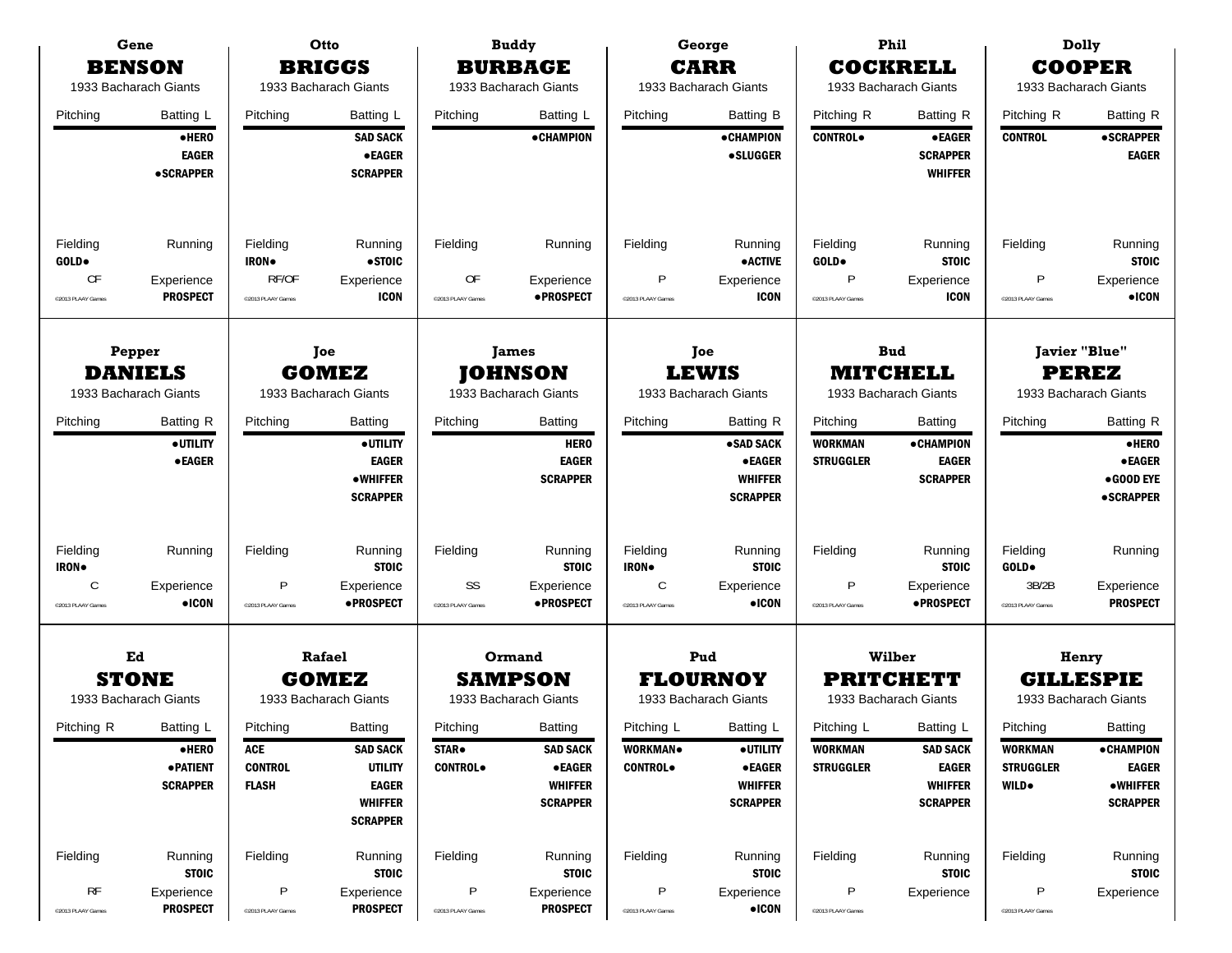| <b>Bill</b><br><b>HECKMAN</b><br>1933 House of David |                                                                                                              | Sid<br><b>SMITH</b><br>1933 House of David         |                                                                     |                                                     | <b>Walter "Dutch"</b><br><b>FAUST</b><br>1933 House of David                        | Dave "Egg"<br>HARRISON<br>1933 House of David                 |                                               |                                                   | <b>Albert "Lefty"</b><br><b>TOLLES</b><br>1933 House of David | <b>Bob</b><br><b>DEWHIRST</b><br>1933 House of David          |                                                 |
|------------------------------------------------------|--------------------------------------------------------------------------------------------------------------|----------------------------------------------------|---------------------------------------------------------------------|-----------------------------------------------------|-------------------------------------------------------------------------------------|---------------------------------------------------------------|-----------------------------------------------|---------------------------------------------------|---------------------------------------------------------------|---------------------------------------------------------------|-------------------------------------------------|
| Pitching R                                           | <b>Batting R</b><br><b>SLUGGER</b><br><b>EAGER</b><br><b>•WHIFFER</b>                                        | Pitching                                           | <b>Batting R</b><br>•GOOD EYE<br><b>SCRAPPER</b>                    | Pitching                                            | Batting R<br><b>EAGER</b><br><b>GOOD EYE</b><br>• SCRAPPER                          | Pitching                                                      | <b>Batting R</b><br>·HERO<br><b>•CHAMPION</b> | Pitching L<br><b>CONTROL</b>                      | Batting L<br>·HERO<br><b>•CHAMPION</b><br><b>EAGER</b>        | Pitching R<br><b>WORKMAN</b>                                  | <b>Batting R</b><br>· UTILITY                   |
| Fielding<br>IRON.<br>1B<br>@2013 PLAAY Games         | Running<br>Experience                                                                                        | Fielding<br>2B/SS<br><sup>©</sup> 2013 PLAAY Games | Running<br>Experience                                               | Fielding<br>SS/3B/2B<br>@2013 PLAAY Games           | Running<br>Experience                                                               | Fielding<br>GOLD.<br>3B<br>@2013 PLAAY Games                  | Running<br><b>•ACTIVE</b><br>Experience       | Fielding<br>RF/P<br>@2013 PLAAY Games             | Running<br>Experience                                         | Fielding<br><b>CF</b><br><sup>©</sup> 2013 PLAAY Games        | Running<br>Experience                           |
| Tom<br><b>DEWHIRST</b><br>1933 House of David        |                                                                                                              | Eddie<br><b>DEAL</b><br>1933 House of David        |                                                                     | Shim<br><b>BERNDT</b><br>1933 House of David        |                                                                                     | Al "Red"                                                      | <b>WRIGHT</b><br>1933 House of David          |                                                   | Jackie<br><b>CROW</b><br>1933 House of David                  | <b>Bob</b><br><b>HAGEN</b><br>1933 House of David             |                                                 |
| Pitching                                             | <b>Batting R</b><br>·HERO<br><b>•CHAMPION</b><br><b>•SLUGGER</b><br><b>•HRKING</b>                           | Pitching                                           | <b>Batting R</b><br><b>UTILITY</b><br><b>•SCRAPPER</b>              | Pitching R<br><b>CONTROL</b><br><b>FLASH</b> .      | <b>Batting R</b><br><b>•SCRAPPER</b>                                                | Pitching L<br><b>STAR</b><br><b>CONTROL</b>                   | Batting L<br><b>UTILITY</b>                   | Pitching R<br>STAR <sup>.</sup><br><b>FLASH</b> . | <b>Batting R</b><br>· UTILITY                                 | Pitching L<br><b>CONTROL</b>                                  | Batting L                                       |
| Fielding                                             | Running                                                                                                      | Fielding                                           | Running<br><b>STOIC</b>                                             | Fielding                                            | Running                                                                             | Fielding                                                      | Running                                       | Fielding                                          | Running                                                       | Fielding                                                      | Running                                         |
| LF/P/C<br>©2013 PLAAY Games                          | Experience                                                                                                   | С<br><sup>©</sup> 2013 PLAAY Games                 | Experience                                                          | P/OF<br>@2013 PLAAY Games                           | Experience                                                                          | P<br>@2013 PLAAY Games                                        | Experience                                    | P<br>@2013 PLAAY Games                            | Experience                                                    | P<br><sup>©</sup> 2013 PLAAY Games                            | Experience                                      |
|                                                      | Denny "Mud"<br>John "Slick"<br><b>WILLIAMS</b><br><b>CROSS</b><br>1933 House of David<br>1933 House of David |                                                    |                                                                     | "Long John"<br><b>TUCKER</b><br>1933 House of David |                                                                                     | <b>Jesse Lee "Doc"</b><br><b>TALLY</b><br>1933 House of David |                                               |                                                   | Andy<br><b>ANDERSON</b><br>1933 House of David                | <b>Herman "Flip"</b><br><b>FLEMING</b><br>1933 House of David |                                                 |
| Pitching                                             | <b>Batting R</b><br><b>• UTILITY</b><br><b>• PATIENT</b>                                                     | Pitching                                           | Batting L<br><b>• PATIENT</b><br><b>•WHIFFER</b><br><b>•SLUGGER</b> | Pitching                                            | <b>Batting</b><br><b>•UTILITY</b><br><b>•WHIFFER</b><br><b>•SLUGGER</b><br>•HR KING | Pitching R<br><b>WILD</b> .<br><b>FLASH</b> .                 | Batting L<br>·HERO<br>• HR KING               | Pitching                                          | Batting L<br><b>•CHAMPION</b><br>· PATIENT<br>● GOOD EYE      | Pitching                                                      | Batting L<br><b>GOOD EYE</b><br><b>SCRAPPER</b> |
| Fielding                                             | Running                                                                                                      | Fielding                                           | Running                                                             | Fielding<br>GOLD.                                   | Running                                                                             | 1-1-x BUNT 1b<br>Fielding                                     | Running                                       | 1-1-x BUNT 1b<br>Fielding                         | Running                                                       | Fielding<br><b>IRON</b>                                       | Running<br>$\bullet$ STOIC                      |
| OF/2B<br>@2013 PLAAY Games                           | Experience                                                                                                   | 1B<br><sup>©</sup> 2013 PLAAY Games                | Experience                                                          | 1B<br>@2013 PLAAY Games                             | Experience                                                                          | OF/P<br>@2013 PLAAY Games                                     | Experience                                    | 3B/UT<br>@2013 PLAAY Games                        | Experience                                                    | C<br>@2013 PLAAY Games                                        | Experience                                      |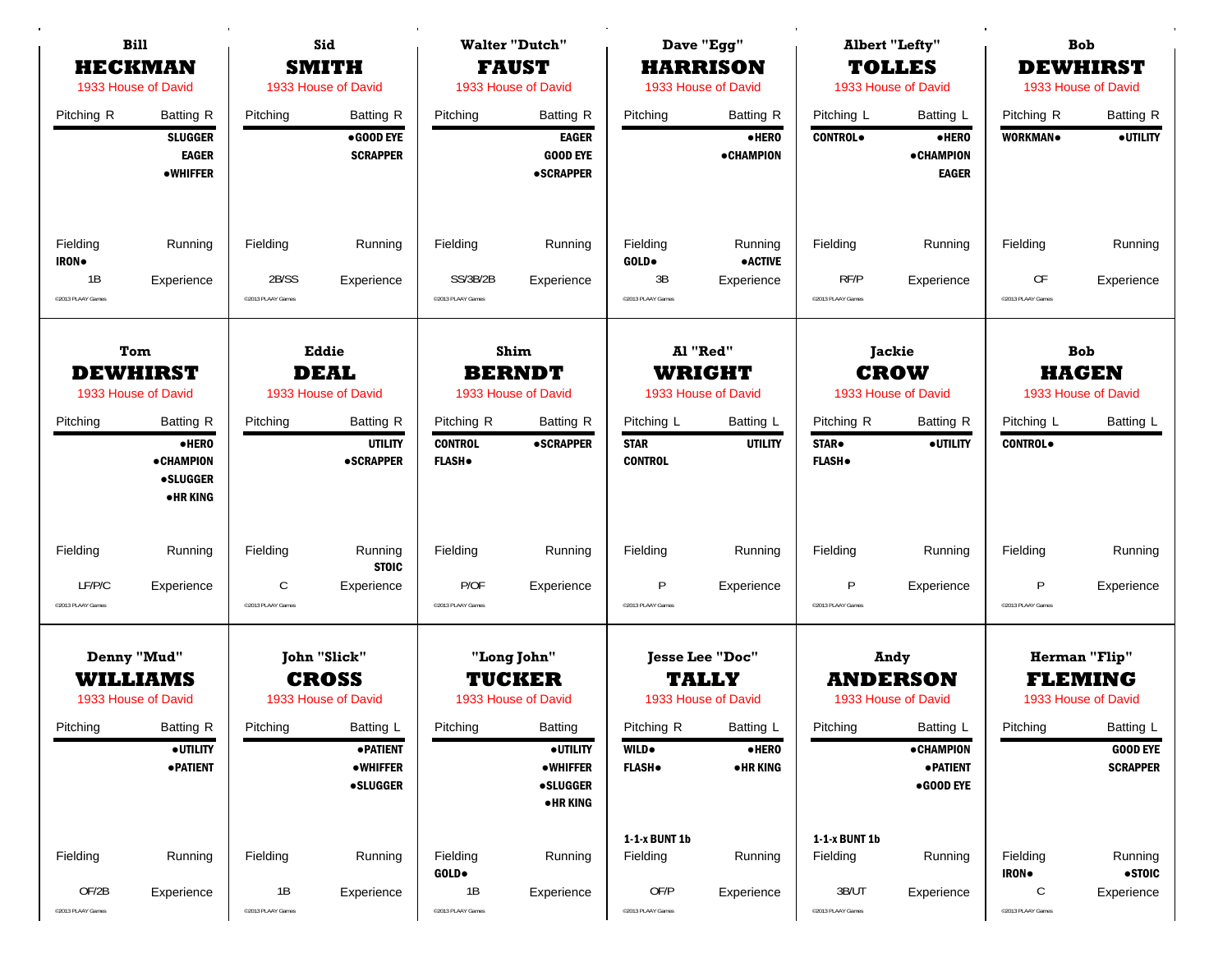| Obie<br><b>LACKEY</b><br>1933 Baltimore Black Sox                                                                      | <b>Clarence</b><br><b>LEWIS</b><br>1933 Columbus Blue Birds                                                    | <b>Chester</b><br>WILLIAMS<br>1933 Homestead Grays                                                          | Poindexter<br><b>WILLIAMS</b><br>1933 Nashville Elite Giants                                                   | <b>Jake</b><br><b>DUNN</b><br>1933 Nashville Elite Giants                                                                                         | Ant<br><b>COOPER</b><br>1933 Pittsburgh Crawfords                                                                                                                             |  |
|------------------------------------------------------------------------------------------------------------------------|----------------------------------------------------------------------------------------------------------------|-------------------------------------------------------------------------------------------------------------|----------------------------------------------------------------------------------------------------------------|---------------------------------------------------------------------------------------------------------------------------------------------------|-------------------------------------------------------------------------------------------------------------------------------------------------------------------------------|--|
| Pitching<br><b>Batting R</b><br>· UTILITY                                                                              | Pitching<br>Batting R<br><b>SAD SACK</b><br>· UTILITY<br><b>• EAGER</b><br><b>SCRAPPER</b>                     | $\vec{\lambda}$<br><b>Batting R</b><br>Pitching<br><b>EAGER</b><br><b>•SCRAPPER</b>                         | <b>Batting R</b><br>Pitching<br>• CHAMPION<br>$\bullet$ WHIFFER                                                | $\star$<br><b>Batting R</b><br>Pitching<br><b>• CHAMPION</b><br><b>•EAGER</b><br>• GOOD EYE                                                       | Pitching<br>$\star$<br><b>Batting R</b><br>·HERO<br><b>•EAGER</b><br>• WHIFFER                                                                                                |  |
| Fielding<br>Running<br>SS (2B/3B)<br>Experience<br>@2013 PLAAY Games                                                   | Fielding<br>Running<br><b>STOIC</b><br>SS<br>Experience<br><b>PROSPECT</b><br>@2013 PLAAY Games                | Fielding<br>Running<br><b>STOIC</b><br>GOLD.<br>SS (2B/3B)<br>Experience<br>@2013 PLAAY Games               | Fielding<br>Running<br><b>STOIC</b><br>IRON.<br>C<br>Experience<br>@2013 PLAAY Games                           | Fielding<br>Running<br><b>•ACTIVE</b><br>SS/OF<br>Experience<br>@2013 PLAAY Games                                                                 | Fielding<br>Running<br><b>•ACTIVE</b><br>SS (3B/OF)<br>Experience<br>@2013 PLAAY Games                                                                                        |  |
| Tom<br>Script<br><b>PAYNE</b><br><b>LEE</b><br>1933 Pittsburgh Crawfords<br>1933 Bacharach Giants                      |                                                                                                                | Joe<br><b>SCOTT</b><br>1933 Homestead Grays                                                                 | Leroy<br><b>MORNEY</b><br>1933 Homestead Grays                                                                 | Spoon<br><b>CARTER</b><br>1933 Pittsburgh Crawfords                                                                                               | <b>Bill</b><br><b>HARVEY</b><br>1933 Pittsburgh Crawfords<br>Pitching L<br><b>Batting L</b><br><b>WORKMAN</b><br>· UTILITY<br><b>EAGER</b><br><b>WILD</b> .<br><b>WHIFFER</b> |  |
| Pitching<br><b>Batting R</b><br><b>SCRAPPER</b>                                                                        | Pitching R<br><b>Batting R</b><br><b>WORKMAN</b><br>·HERO<br><b>EAGER</b><br><b>CONTROL</b><br><b>SCRAPPER</b> | $\star$<br><b>Batting R</b><br>Pitching<br><b>HERO</b><br><b>EAGER</b><br><b>SCRAPPER</b>                   | $\frac{1}{\sqrt{2}}$<br><b>Batting B</b><br>Pitching<br>•HERO<br>• CHAMPION<br><b>EAGER</b><br><b>SCRAPPER</b> | Pitching R<br>Batting L<br><b>WORKMAN</b><br>•SAD SACK<br><b>CONTROL</b><br><b>• EAGER</b><br><b>WHIFFER</b><br><b>FLASH</b> .<br><b>SCRAPPER</b> | <b>SCRAPPER</b>                                                                                                                                                               |  |
| Fielding<br>Running<br><b>STOIC</b><br>OF<br>Experience<br><b>PROSPECT</b><br>@2013 PLAAY Games                        | Fielding<br>Running<br><b>STOIC</b><br>P<br>Experience<br>@2013 PLAAY Games                                    | Fielding<br>Running<br><b>STOIC</b><br>1B<br>Experience<br>@2013 PLAAY Games                                | Fielding<br>Running<br>GOLD.<br>SS/3B/2B<br>Experience<br>@2013 PLAAY Games                                    | Fielding<br>Running<br><b>STOIC</b><br>P<br>Experience<br><b>PROSPECT</b><br>@2013 PLAAY Games                                                    | Fielding<br>Running<br><b>STOIC</b><br>P<br>Experience<br><b>PROSPECT</b><br>@2013 PLAAY Games                                                                                |  |
| Roy K.<br><b>WILLIAMS</b><br>1933 Baltimore Black Sox                                                                  | Jimmy<br><b>BINDER</b><br>1933 Homestead Grays                                                                 | William<br><b>GILL</b><br>1933 Homestead Grays                                                              | Ray<br><b>DANDRIDGE</b><br>1933 Nashville Elite Giants                                                         | <b>Candy Jim</b><br><b>TAYLOR</b><br>1933 Nashville Elite Giants                                                                                  | Pete<br>WASHINGTON<br>1933 Baltimore Black Sox                                                                                                                                |  |
| Pitching R $\star$ Batting R<br><b>WORKMAN</b><br><b>EAGER</b><br><b>CONTROL</b><br><b>•WHIFFER</b><br><b>SCRAPPER</b> | Pitching ★ Batting R<br><b>•HERO</b><br><b>• EAGER</b>                                                         | Pitching $\mathbb{\hat{X}}$ Batting R<br><b>HERO</b><br><b>•CHAMPION</b><br><b>EAGER</b><br><b>SCRAPPER</b> | Pitching<br><b>Batting R</b><br>• SAD SACK<br><b>EAGER</b><br><b>•WHIFFER</b><br><b>SCRAPPER</b>               | Pitching R<br>Batting R<br><b>WORKMAN</b><br><b>HERO</b><br><b>STRUGGLER</b><br><b>EAGER</b><br><b>WILD</b><br><b>SCRAPPER</b>                    | Pitching ★ Batting L<br>·SAD SACK<br><b>•EAGER</b><br><b>•WHIFFER</b>                                                                                                         |  |
| Fielding<br>Running<br><b>STOIC</b><br>P<br>Experience<br>@2013 PLAAY Games                                            | Fielding<br>Running<br><b>IRON</b><br>3B/2B<br>Experience<br><sup>©</sup> 2013 PLAAY Games                     | Fielding<br>Running<br><b>STOIC</b><br>CI/RF<br>Experience<br>@2013 PLAAY Games                             | Fielding<br>Running<br><b>STOIC</b><br>3B/SS<br>Experience<br><b>PROSPECT</b><br>@2013 PLAAY Games             | Fielding<br>Running<br><b>STOIC</b><br>P<br>Experience<br><b>ICON</b><br>@2013 PLAAY Games                                                        | Fielding<br>Running<br>GOLD.<br><b>STOIC</b><br>CF<br>Experience<br>$\bullet$ ICON<br>@2013 PLAAY Games                                                                       |  |